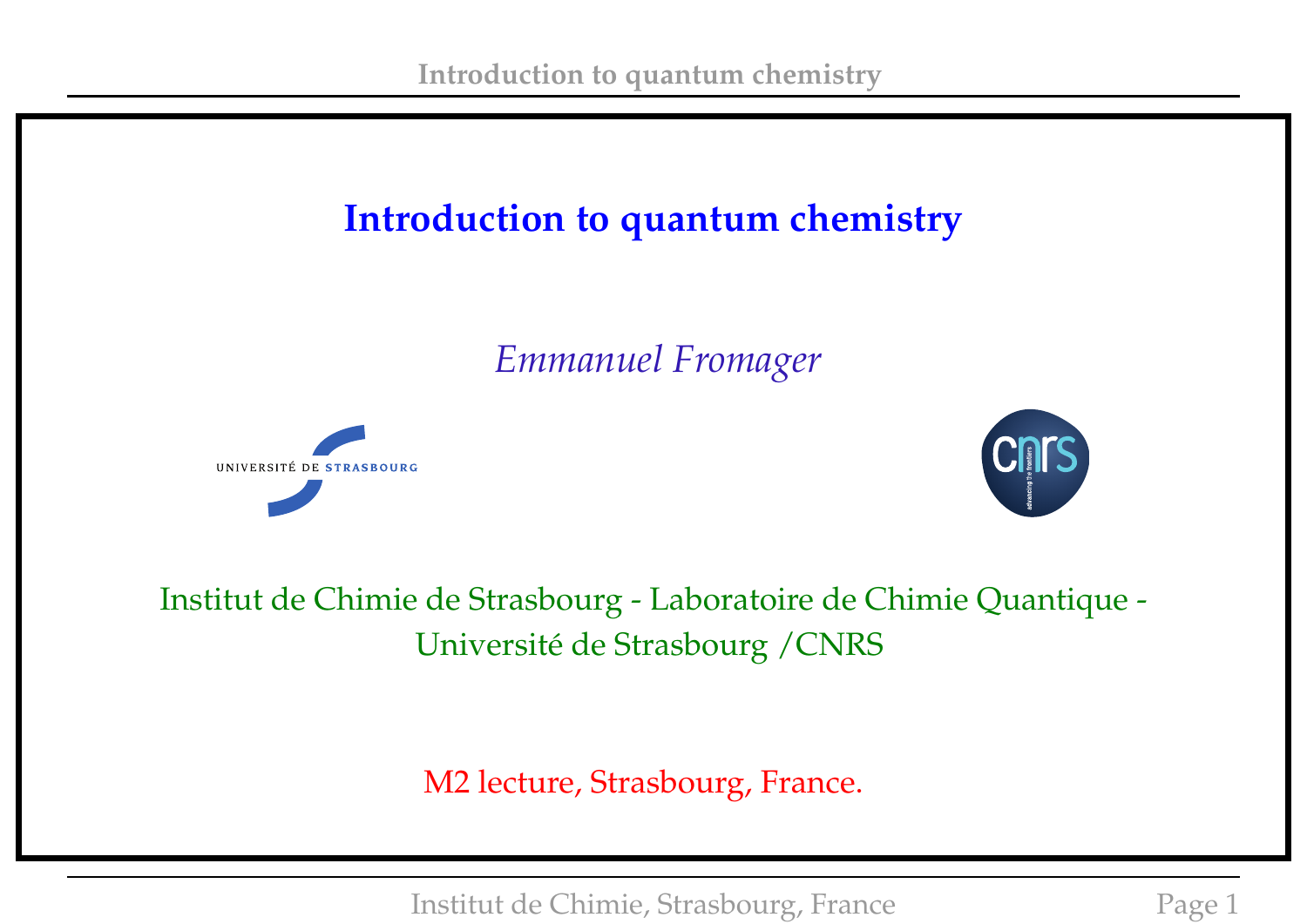## Electronic Hamiltonian, SI and atomic units

- We work within the *Born–Oppenheimer* approximation where the electronic structure is described for *fixed* nuclei positions.
- A physical N-electron wavefunction  $\Psi \equiv \Psi(\mathbf{r}_1, \mathbf{r}_2, \dots, \mathbf{r}_N)$  is a function of the electron positions  ${\bf r}_i \equiv (x_i, y_i, z_i)$  [spin will be introduced later on] that fulfils the *Schrödinger equation*  $\left|\begin{array}{ll} \hat{H}\Psi=E\Psi \end{array}\right|$ .
- The N-electron *Hamiltonian operator* can be written as

$$
\hat{H} = \hat{T} + \hat{W}_{\text{ee}} + \hat{V}_{\text{ne}}
$$

$$
\hat{T} \equiv \sum_{i=1}^{N} -\frac{\hbar^2}{2m_e} \nabla_{\mathbf{r}_i}^2 = \sum_{i=1}^{N} -\frac{\hbar^2}{2m_e} \left( \frac{\partial^2}{\partial x_i^2} + \frac{\partial^2}{\partial y_i^2} + \frac{\partial^2}{\partial z_i^2} \right) \rightarrow \text{ kinetic energy}
$$
\n
$$
\hat{W}_{\text{ee}} = \frac{1}{2} \sum_{i \neq j}^{N} \hat{w}_{\text{ee}}(i, j) \quad \text{with} \quad \hat{w}_{\text{ee}}(i, j) \equiv \frac{e^2}{4\pi\varepsilon_0 r_{ij}} \times \rightarrow \text{ electron-electron repulsion}
$$
\n
$$
\hat{V}_{\text{ne}} = \sum_{i=1}^{N} \hat{v}_{\text{ne}}(i) \qquad \text{with} \quad \hat{v}_{\text{ne}}(i) \equiv -\sum_{A}^{\text{nuclei}} \frac{Z_A e^2}{4\pi\varepsilon_0 |\mathbf{r}_i - \mathbf{R}_A|} \times \rightarrow \text{ electron-nuclei attraction}
$$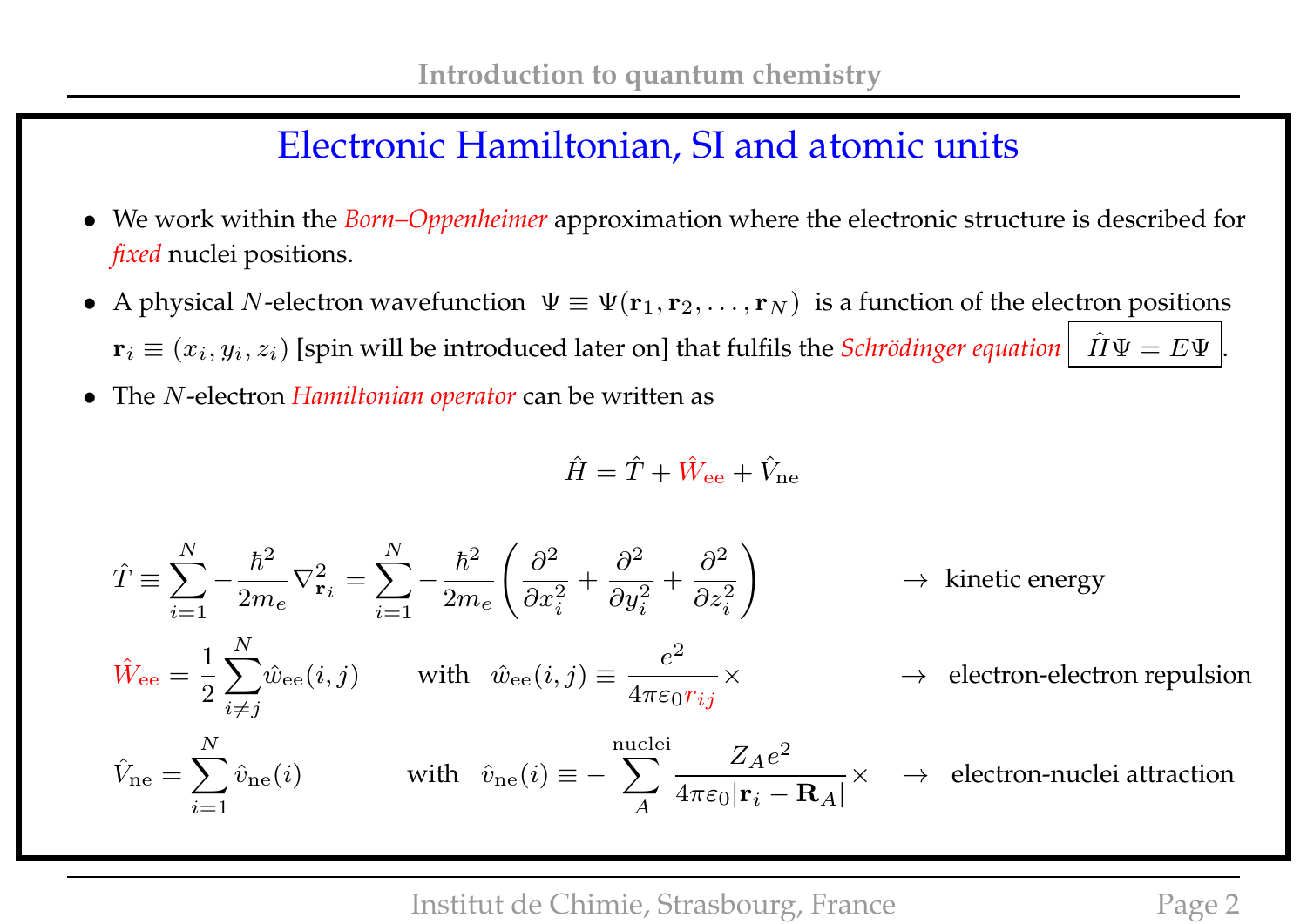#### Electronic Hamiltonian, SI and atomic units

• Hydrogen atom  $(N = 1)$ :

$$
\hat{H} \to -\frac{\hbar^2}{2m_e} \left( \frac{\partial^2}{\partial x^2} + \frac{\partial^2}{\partial y^2} + \frac{\partial^2}{\partial z^2} \right) - \frac{e^2}{4\pi\varepsilon_0\sqrt{x^2 + y^2 + z^2}} \times ,
$$
\n
$$
E \to \boxed{E_n = -\frac{E_\mathrm{I}}{n^2}} \quad \text{where the ionization energy equals} \quad E_\mathrm{I} = \frac{m_e e^4}{2(4\pi\varepsilon_0)^2 \hbar^2} \approx 13.6 \,\mathrm{eV}.
$$

The ground-state wavefunction (*n* = 1) equals 
$$
\Psi_{1s}(x, y, z) = \frac{1}{\sqrt{\pi}a_0^{3/2}}e^{-\sqrt{x^2+y^2+z^2}/a_0}
$$
 where  
Bohr's radius equals  $a_0 = \frac{4\pi\varepsilon_0\hbar^2}{m_e e^2} \approx 0.529$  Å.

- Working with so-called "atomic units" simply consists in using unitless energies  $\tilde{E} = E/(2E_{\rm I})$ and coordinates  $\tilde{x} = x/a_0$ ,  $\tilde{y} = y/a_0$ ,  $\tilde{z} = z/a_0$ .
- The ground-state energy of the hydrogen atom is therefore −0.5 in atomic units.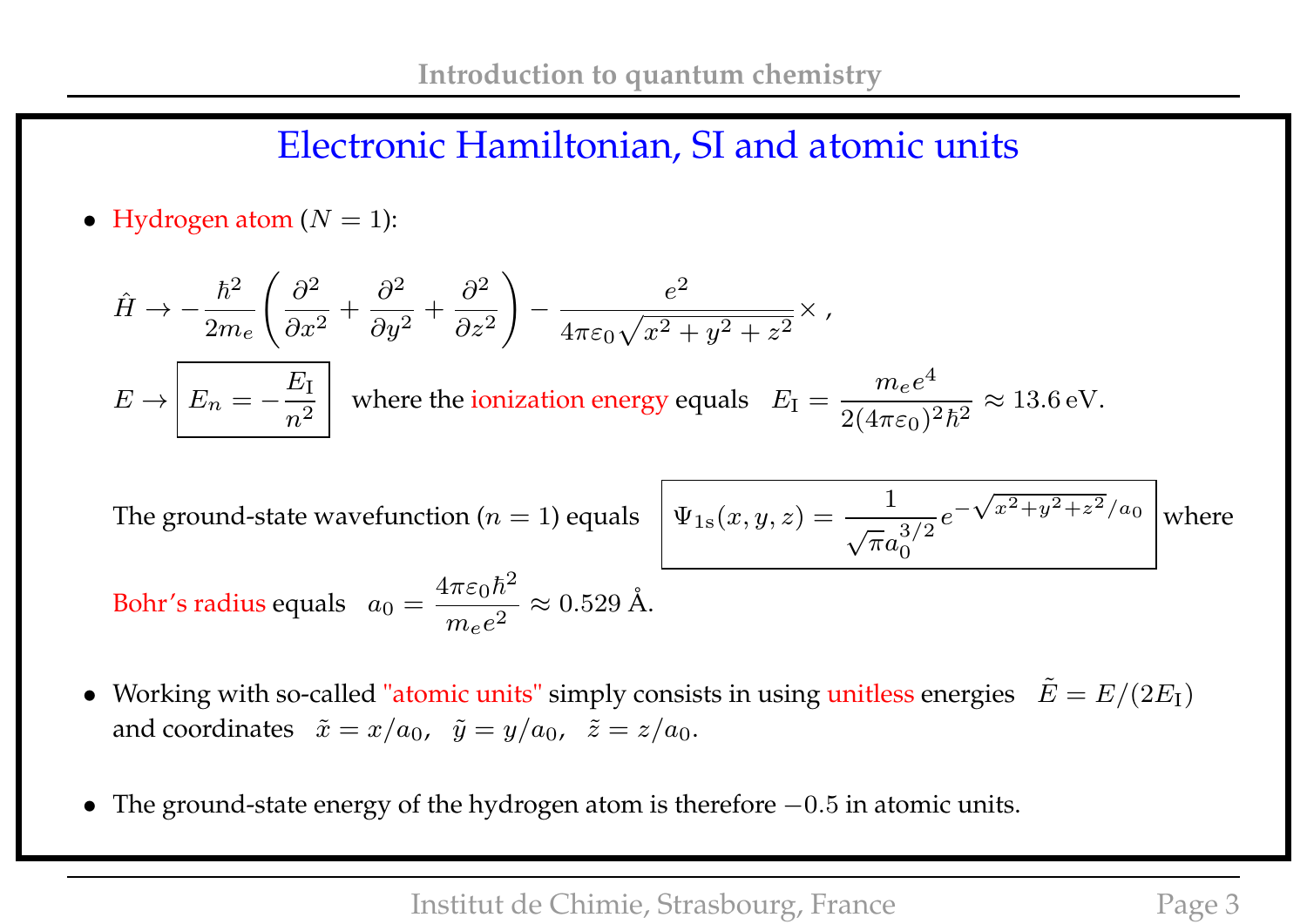- Returning to the general N-electron problem, the Schrödinger equation in atomic units is obtained from  $\hat{H}\Psi$  $2E_{\rm I}$  $\tilde{E} = \tilde{E} \Psi$  where the change of variables  $\mathbf{r}_i = a_0 \tilde{\mathbf{r}}_i$   $(i = 1, 2, ..., N)$  is made [*see the complements*].
- Eventually,  $\tilde{\mathbf{r}}_i$  and  $\tilde{E}$  will simply be denoted  $\mathbf{r}_i$  and  $E$ , respectively, thus leading to

$$
\hat{H}\Psi = E\Psi,
$$

where

$$
\hat{H} \equiv -\frac{1}{2}\sum_{i=1}^{N}\nabla_{\mathbf{r}_i}^2 + \frac{1}{2}\sum_{i\neq j}^{N}\frac{1}{r_{ij}} \times + \sum_{i=1}^{N}v_{\text{ne}}(\mathbf{r}_i) \times
$$

$$
r_{ij} = |\mathbf{r}_i - \mathbf{r}_j|
$$
 and  $v_{ne}(\mathbf{r}_i) = -\sum_{A}^{nuclei} \frac{Z_A}{|\mathbf{r}_i - \mathbf{R}_A|}.$ 

• We will systematically *normalize* the solutions, *i.e.*, we impose the following normalization condition:

$$
\langle \Psi | \Psi \rangle = \int d\mathbf{r}_1 \dots \int d\mathbf{r}_N \, |\Psi(\mathbf{r}_1, \mathbf{r}_2, \dots, \mathbf{r}_N)|^2 = 1.
$$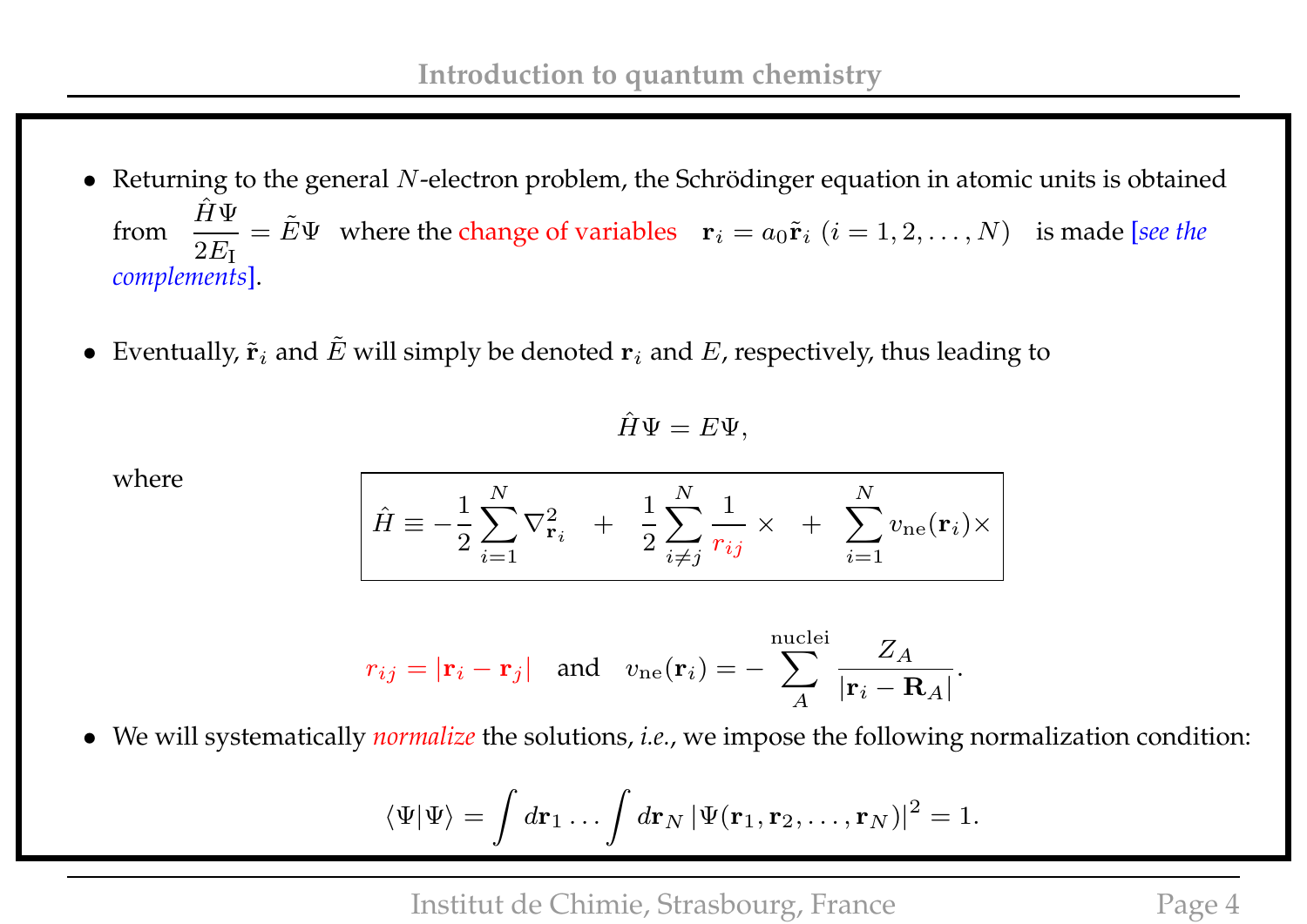# Connecting theory to experiment

- The quantities we will mainly focus on are the ground-state  $E_0$  and excited-state  $\{E_I\}_{I>0}$  energies.
- In the following, we will assume (for simplicity) that the ground state is not degenerate like, for example, in the helium atom:

$$
E_1 = E_2 = E_3
$$
\n
$$
E_0 \longrightarrow E_0
$$
\n
$$
1s2s \text{ (singlet)}
$$
\n
$$
1s2s \text{ (triplet)}
$$

• Electronic excitation energies  $\omega_I = E_I - E_0$  can be measured (UV/visible spectroscopy).

• The ground-state energy  $E_0$  is also interesting in itself. Indeed, it gives access to equilibrium geometries, vibrational frequencies, static response properties (polarizabilities, magnetic susceptibilities, ...)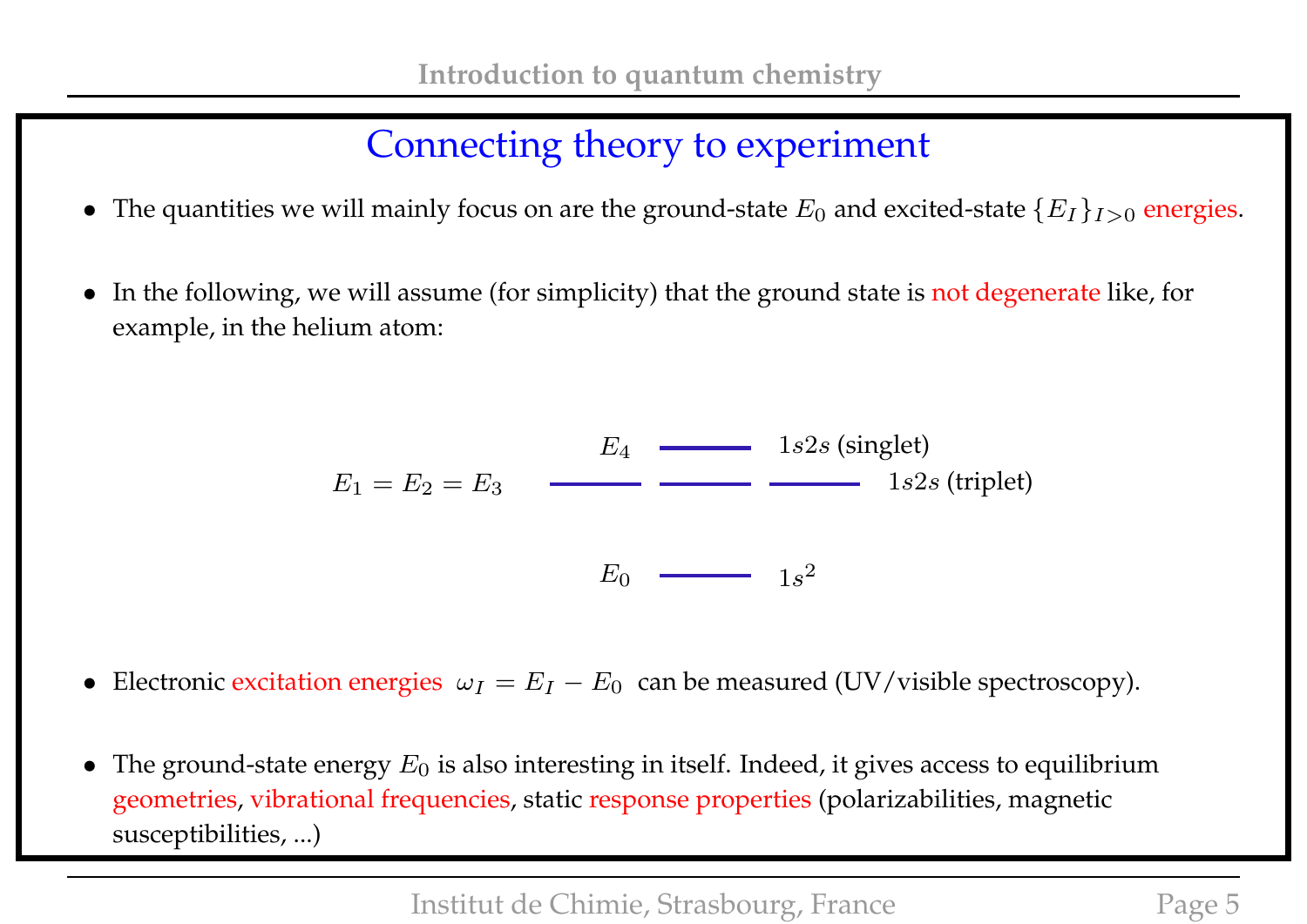# Vibrational frequencies in diatomics

• Let us consider the more general *molecular* problem where both nuclei and electrons are treated quantum-mechanically. For simplicity, we will ignore rotation and assume that the mass  $M$  of nucleus B is much larger than the mass  $m$  of nucleus  $A$  ( $m << M$ ) thus leading to the Schrödinger equation for the molecule

$$
\hat{H}^{\rm mol}\Psi^{\rm mol}(R,\mathbf{q})=E^{\rm mol}\Psi^{\rm mol}(R,\mathbf{q})
$$

where the molecular Hamiltonian equals in atomic units

$$
\hat{H}^{\text{mol}} \equiv -\frac{1}{2m} \frac{\partial^2}{\partial R^2} + \frac{Z_A Z_B}{R} + \hat{H}(R).
$$

 $R$  is the distance between  $A$  and  $B$ ,  $\hat{H}(R)$  is the electronic Hamiltonian (simply referred to as  $\hat{H}$  on the previous slides) that depends explicitly on  $R$ , and the positions of all the electrons are collected in  $\mathbf{q} \equiv (\mathbf{r}_1, \mathbf{r}_2, \dots, \mathbf{r}_N).$ 

• Within the Born-Oppenheimer approximation, the molecular wavefunction is decomposed as follows,  $\Psi^{\text{mol}}(R, \mathbf{q}) = \chi(R)\Psi(R, \mathbf{q})$ , where

$$
\hat{H}(R)\Psi(R,\mathbf{q}) = E(R)\Psi(R,\mathbf{q})
$$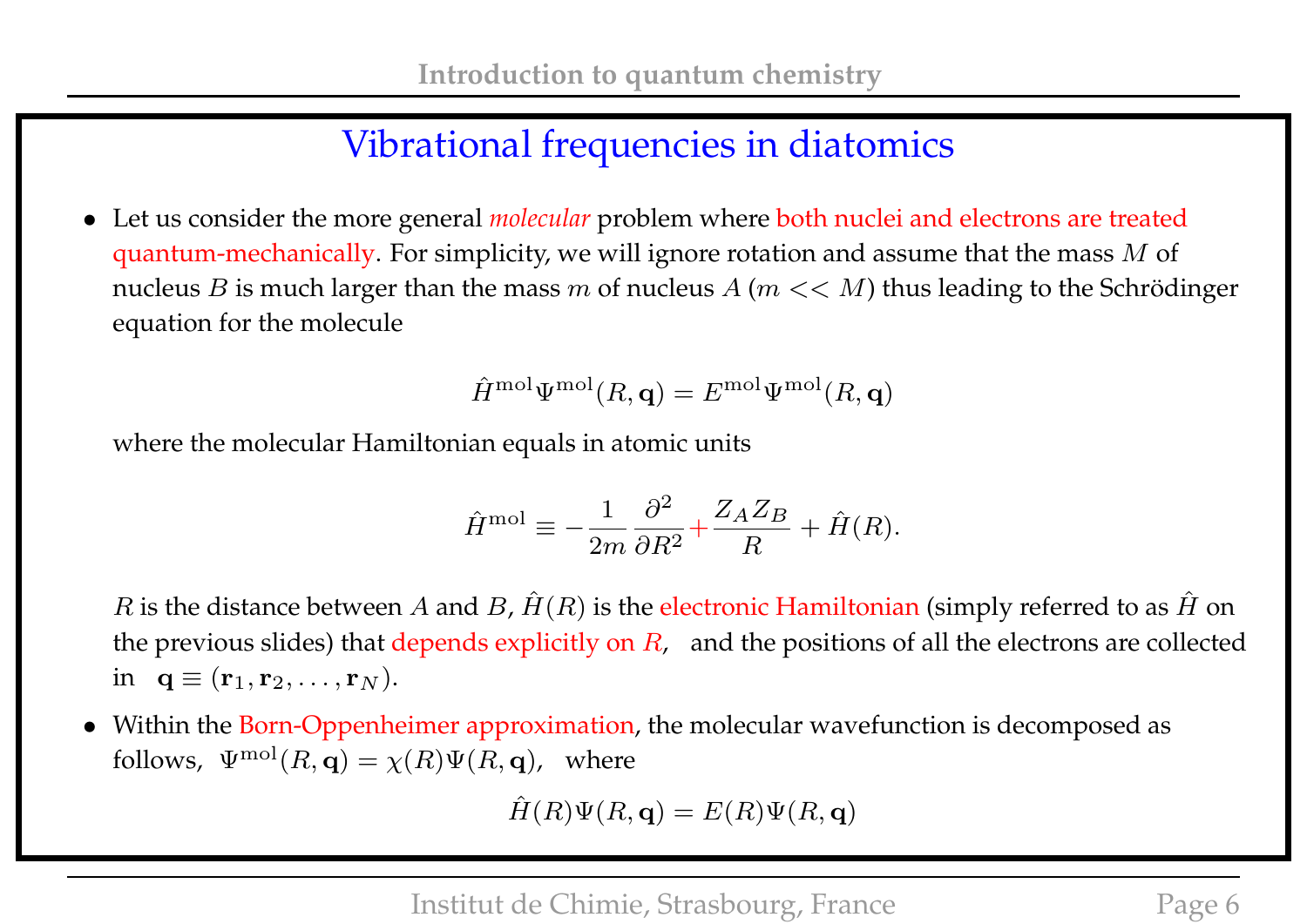- Within the so-called adiabatic approximation, derivatives of the electronic wavefunction with respect to nuclear displacements are neglected:  $\;\;\partial\Psi(R,{\bf q})/\partial R\approx 0\approx \partial^2\Psi(R,{\bf q})/\partial R^2.$
- Such an approximation is in principle relevant when the molecule is close to equilibrium.
- Therefore, the *nuclear wavefunction* fulfills the following Schrödinger equation

$$
\left[-\frac{1}{2m}\frac{\mathrm{d}^2}{\mathrm{d}R^2} + V(R)\times\right]\chi(R) = E^{\text{mol}}\chi(R),
$$

where 
$$
V(R) = E(R) + \frac{Z_A Z_B}{R}
$$
.

- $V(R)$  is the potential interaction energy between the two nuclei in the field of the electrons.
- From a classical mechanics point of view, the force  $F(R) = -dV(R)/dR$  is applied to nucleus A.
- The equilibrium distance  $R_0$  is such that  $F(R) < 0$  when  $R > R_0$  and  $F(R) > 0$  when  $R < R_0$ .

• 
$$
F(R)
$$
 being continuous implies  $F(R_0) = 0 = \frac{dV(R)}{dR}$ 

 $= 0$   $\leftarrow$  equilibrium structure!

Institut de Chimie, Strasbourg, France Page 7

 $\mathrm{d}R$ 

 $\begin{array}{c} \hline \end{array}$  $\Big\}$  $\Big\}$  $\vert$ 

 $R = R_0$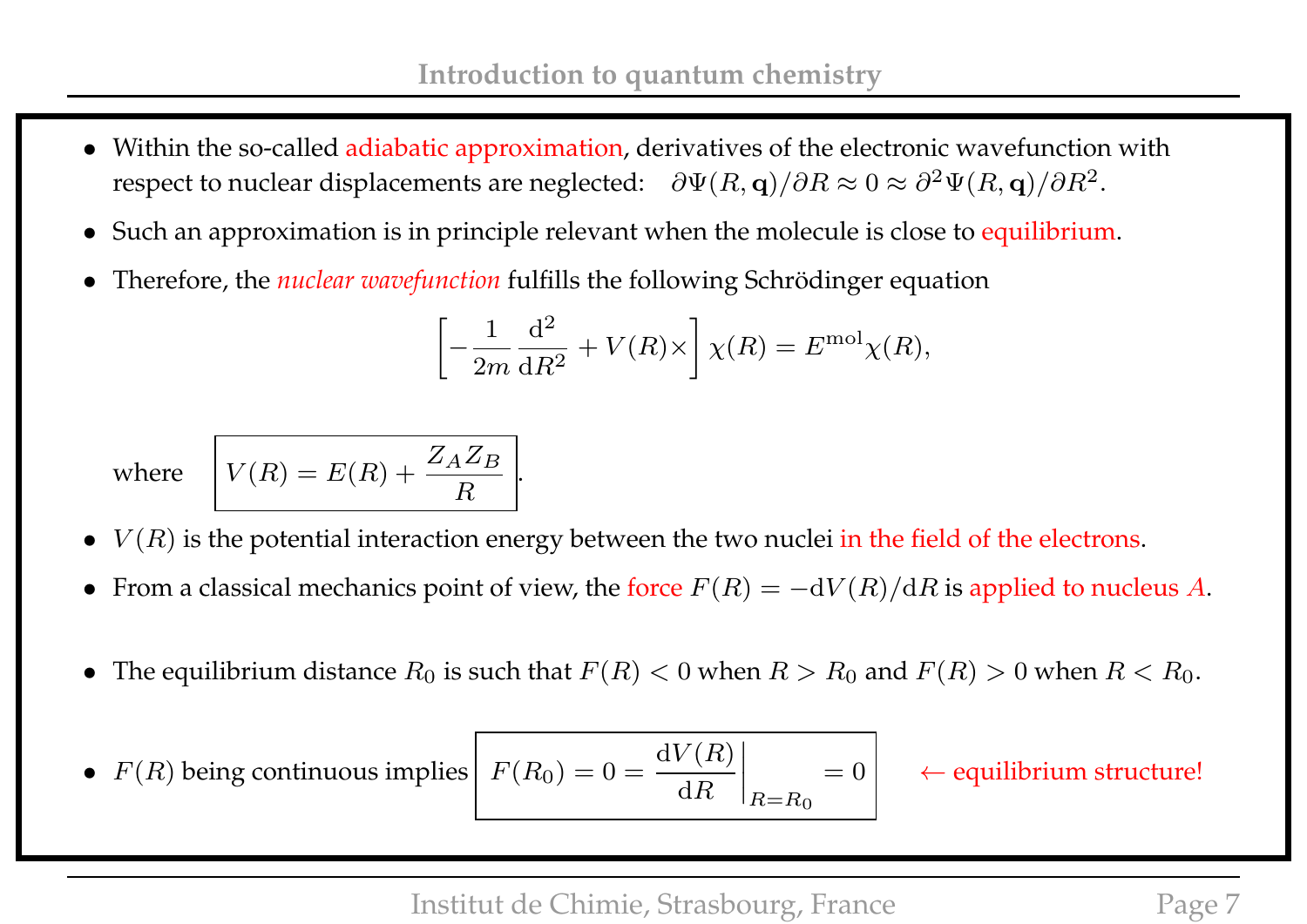- Note that an equilibrium structure is obtained when  $R_0$  minimizes  $V(R)$ .
- In the general case (larger molecules),  $R$  will be a reaction coordinate and maxima of  $V(R)$  will correspond to transition states. Once a transition state is reached, the molecule will switch to another equilibrium state that corresponds to a local minimum of  $V(R)$ .
- Let us consider fluctuations  $x = R R_0$  around the equilibrium bond distance  $R_0$ . From the Taylor expansion through second order in  $x$ ,

$$
V(R) = V(R_0 + x) \approx V(R_0) + \frac{1}{2} \left( \frac{d^2 V(R)}{dR^2} \bigg|_{R=R_0} \right) x^2,
$$

we recover the Schrödinger equation for the harmonic oscillator with frequency

$$
\omega = \sqrt{\frac{1}{m} \left. \frac{d^2 V(R)}{dR^2} \right|_{R=R_0}} \text{ or, equivalently, with spring constant } k = \left. \frac{d^2 V(R)}{dR^2} \right|_{R=R_0'},
$$

$$
\sqrt{\left[ -\frac{1}{2m} \frac{d^2}{dx^2} + \frac{1}{2} m \omega^2 x^2 \times \right] \varphi(x) = \mathcal{E}_{\text{vib}} \times \varphi(x)}
$$

where  $\varphi(x) = \chi(R_0 + x)$  and  $\mathcal{E}_{\text{vib}} = E^{\text{mol}} - V(R_0)$ .

This approximation is known as the harmonic approximation.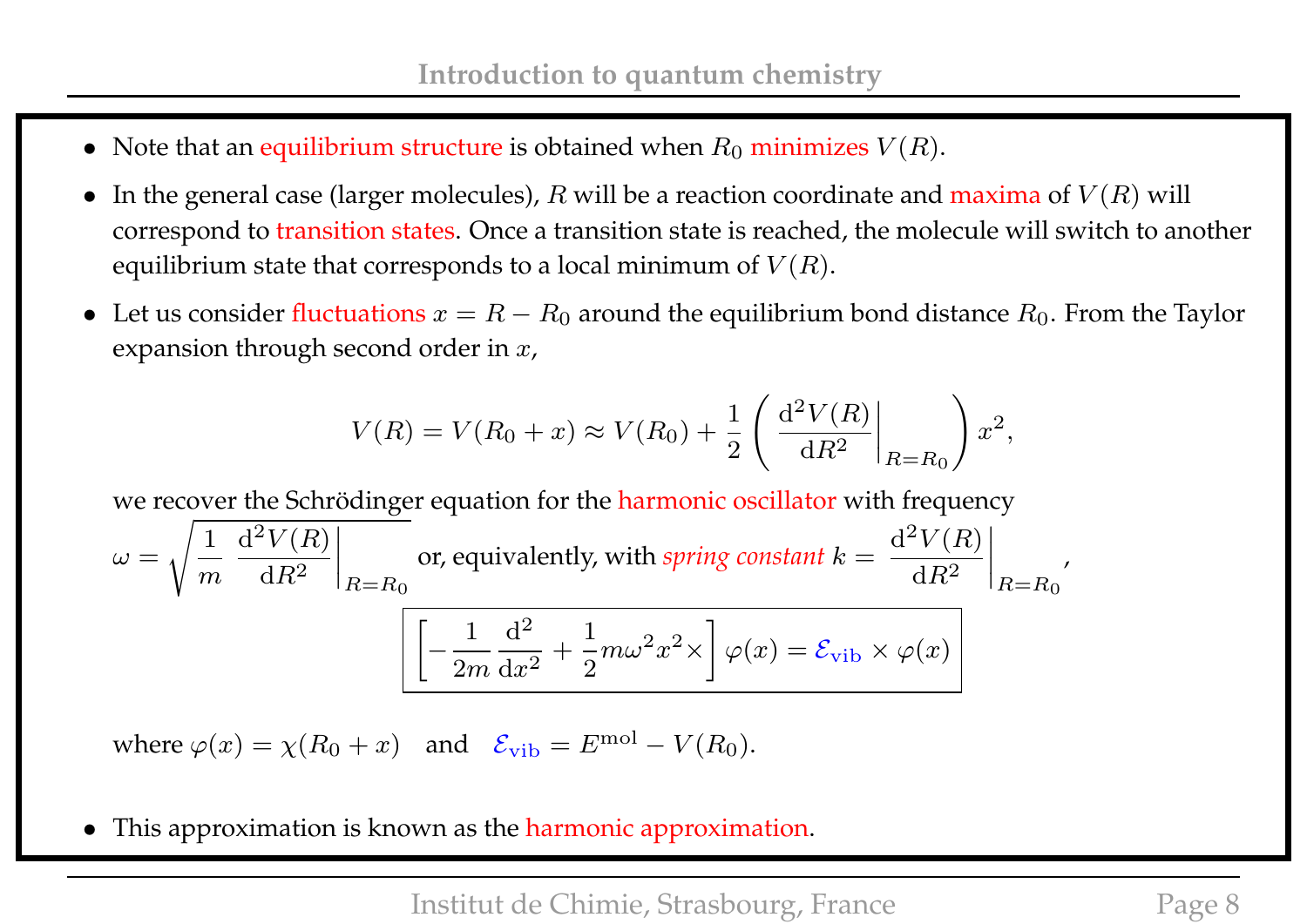• The exact solutions to this problem are known:

$$
\mathcal{E}_{\text{vib}} \equiv \omega \left( n + \frac{1}{2} \right) \Leftrightarrow E^{\text{mol}} \equiv E_n^{\text{mol}} = V(R_0) + \omega \left( n + \frac{1}{2} \right), \text{ where } n = 0, 1, 2, \dots
$$

- The vibrational frequency  $\omega$  can be measured by infrared spectroscopy.
- The equilibrium bond distance  $R_0$  can be measured, for example, by microwave spectroscopy (rotational spectroscopy).
- When the molecule is in its ground vibrational state  $(n = 0)$  its energy equals

$$
E_0^{\text{mol}} = V(R_0) + \underbrace{\frac{\omega}{2}}_{}
$$

zero point energy (ZPE)

• The binding energy can then be decomposed as follows:

$$
D_0 = \underbrace{V(+\infty) - V(R_0)}_{2}
$$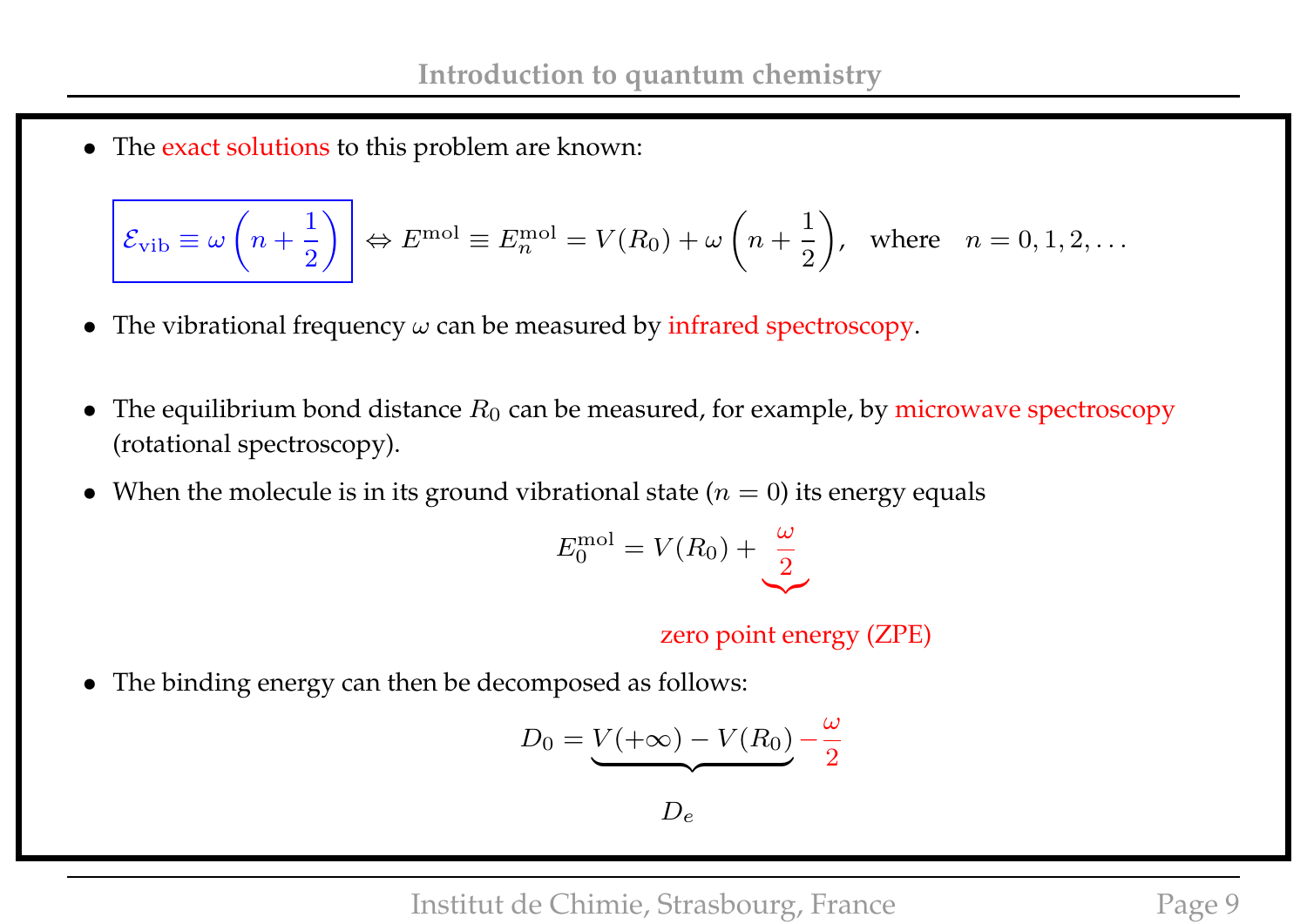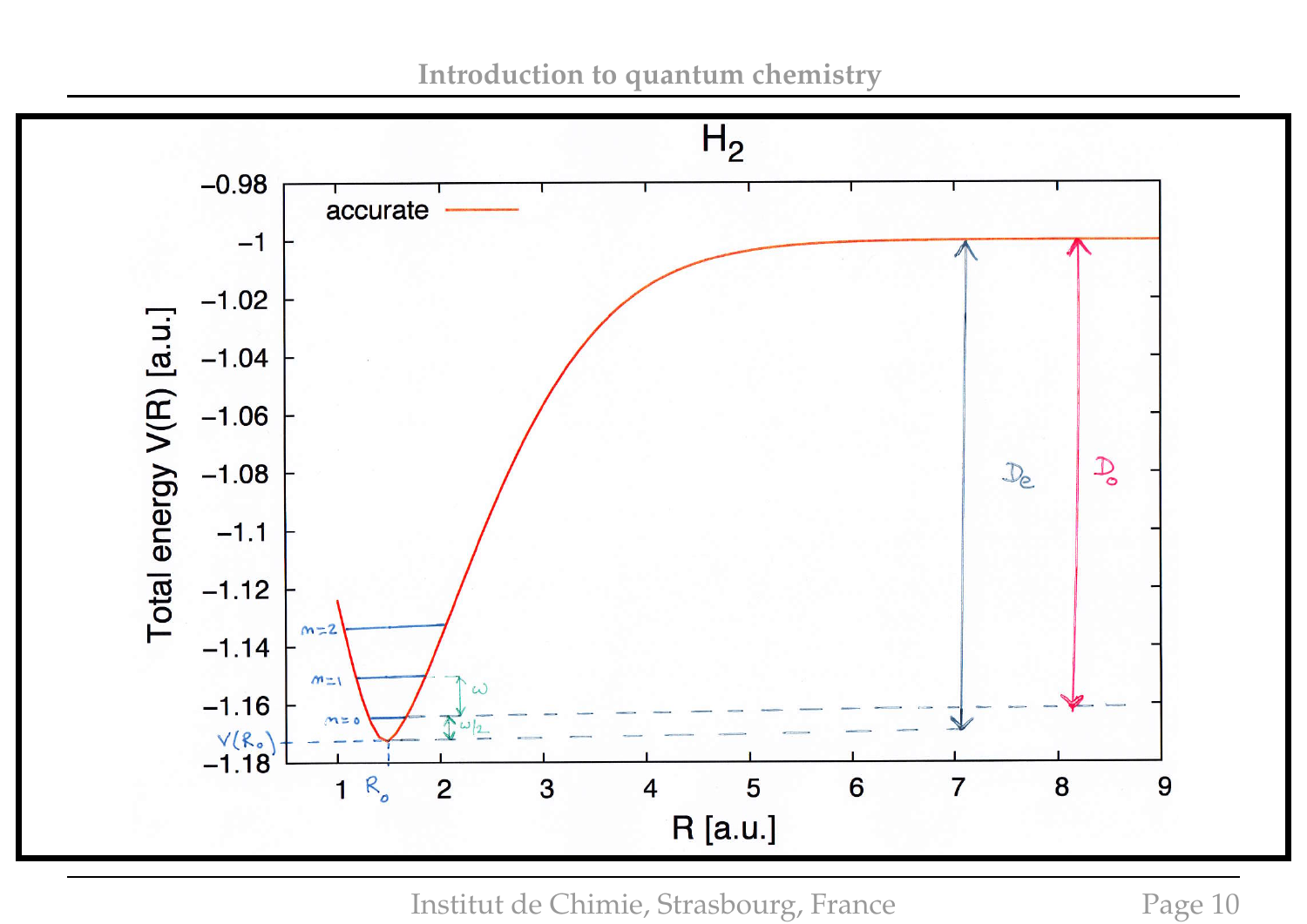# (Rayleigh–Ritz) variational principle for the ground state

• Let  $\{\Psi_I\}_{I=0,1,2,...}$  denote the exact orthonormal electronic ground-state ( $I=0$ ) and excited-state  $(I > 0)$  wavefunctions:

$$
\hat{H}|\Psi_I\rangle = E_I|\Psi_I\rangle, \quad \langle \Psi_I|\Psi_J\rangle = \delta_{IJ}.
$$

- We assume for clarity that the ground state is non-degenerate:  $E_I > E_0$  when  $I > 0$ .
- In this course, we will always use real algebra:  $\langle \Psi | \Phi \rangle = \langle \Phi | \Psi \rangle^* = \langle \Phi | \Psi \rangle$ .
- The exact ground-state energy can be expressed as

$$
E_0 = \min_{\Psi} \langle \Psi | \hat{H} | \Psi \rangle = \langle \Psi_0 | \hat{H} | \Psi_0 \rangle
$$

where the minimization is restricted to normalized wavefunctions Ψ.

Proof: 
$$
\forall \Psi, |\Psi\rangle = \sum_{I} C_{I} |\Psi_{I}\rangle
$$
 and  $\langle \Psi | \hat{H} | \Psi \rangle - E_{0} \langle \Psi | \Psi \rangle = \sum_{I} C_{I}^{2} (E_{I} - E_{0}) \ge 0$ .

• Note that, if  $\Psi \neq \Psi_0$ , then  $|\langle \Psi | \hat{H} | \Psi \rangle > E_0 |$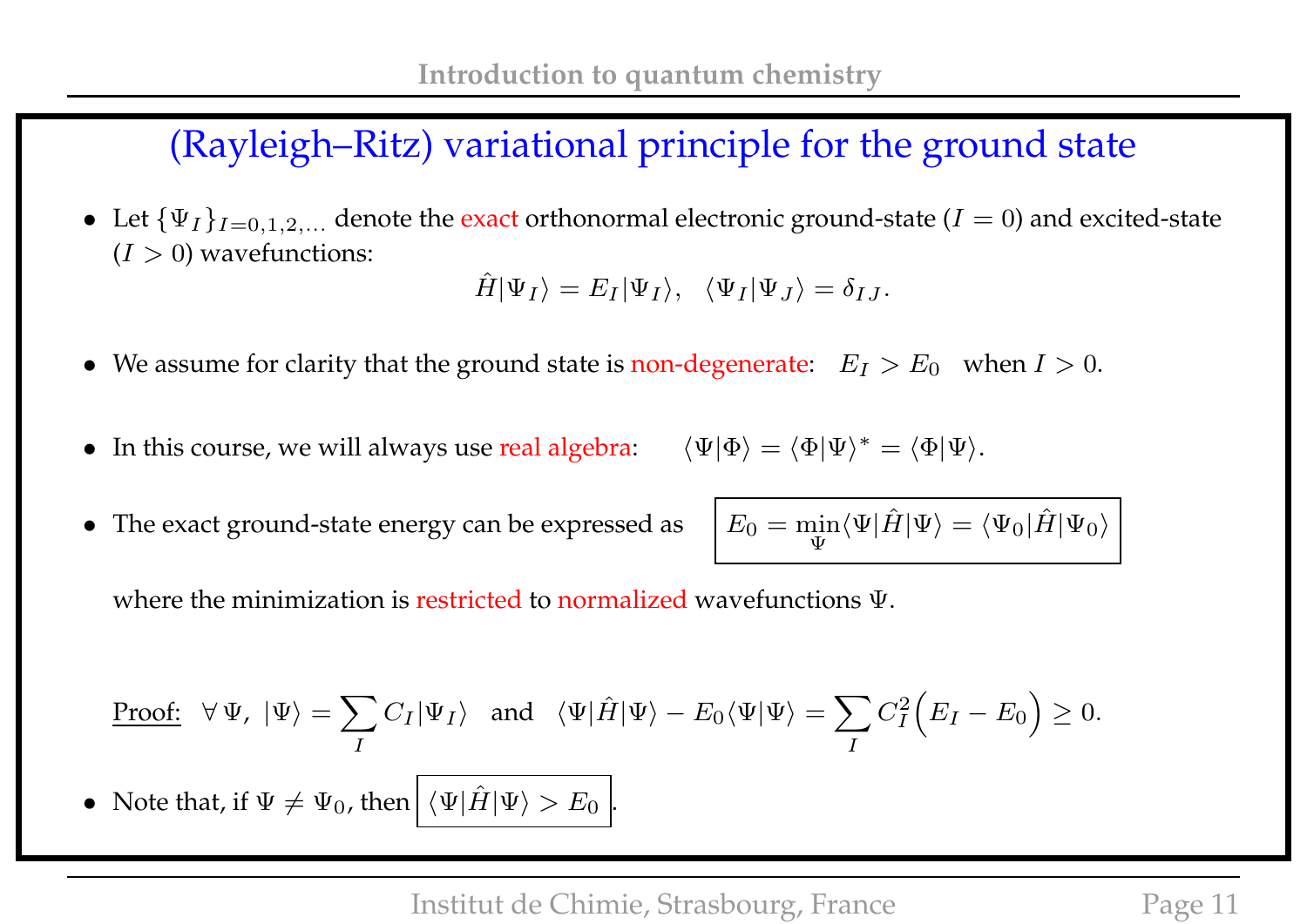### Schrödinger equation for two-electron systems

• Two-electron wavefunction:  $\Psi(\mathbf{r}_1, \mathbf{r}_2)$ 

 $\hat{W}_{\text{ee}} \equiv \frac{1}{1}$ 

 $|{\bf r}_1 - {\bf r}_2|$ 

where  $\mathbf{r}_1 \equiv (x_1, y_1, z_1)$  and  $\mathbf{r}_2 \equiv (x_2, y_2, z_2)$  are the space coordinates of electron 1 and 2, respectively.

• Schrödinger equation:  $\hat{H}\Psi(\mathbf{r}_1, \mathbf{r}_2) = E\Psi(\mathbf{r}_1, \mathbf{r}_2)$ 

where the two-electron Hamiltonian equals  $\hat{H} = \hat{T} + \hat{V} + \hat{W}_{ee}$ , with

$$
\hat{T} \equiv -\frac{1}{2}\nabla_{\mathbf{r}_1}^2 - \frac{1}{2}\nabla_{\mathbf{r}_2}^2 \quad \ \leftarrow \text{kinetic energy operator}
$$

 $\hat{V} \equiv \Big( v({\bf r}_1) + v({\bf r}_2) \Big) \times \ \ \leftarrow$  nuclear attraction potential operator

× ←− electron-electron repulsion operator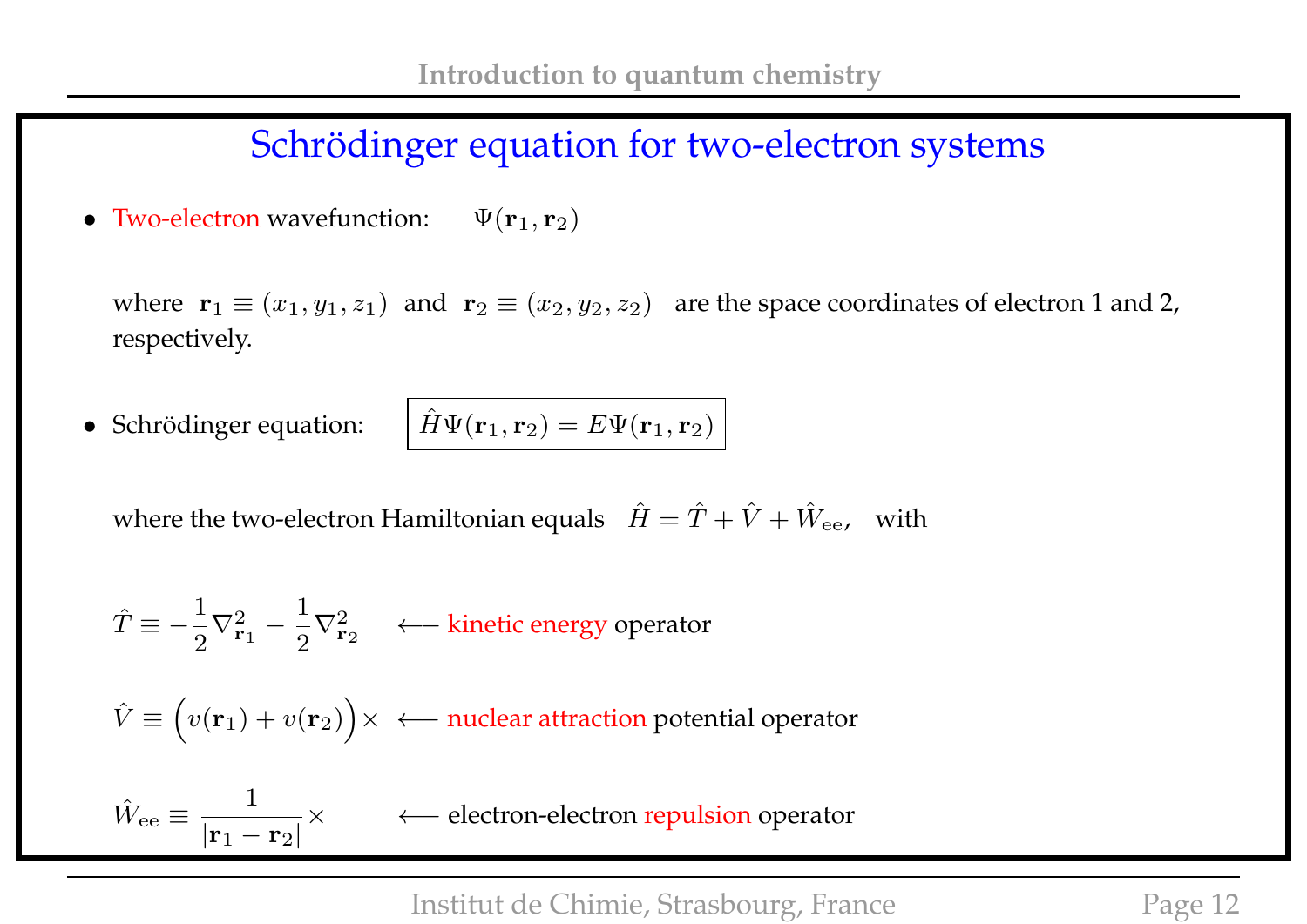## Schrödinger equation for two-electron systems

1

 $|{\bf r} - {\bf R}_B|$ 

- For an atom with atomic number  $Z:$   $v(\mathbf{r}) = -$ Z r
- For the  $H_2$  molecule: 1  $|{\bf r}-{\bf R}_A|$ −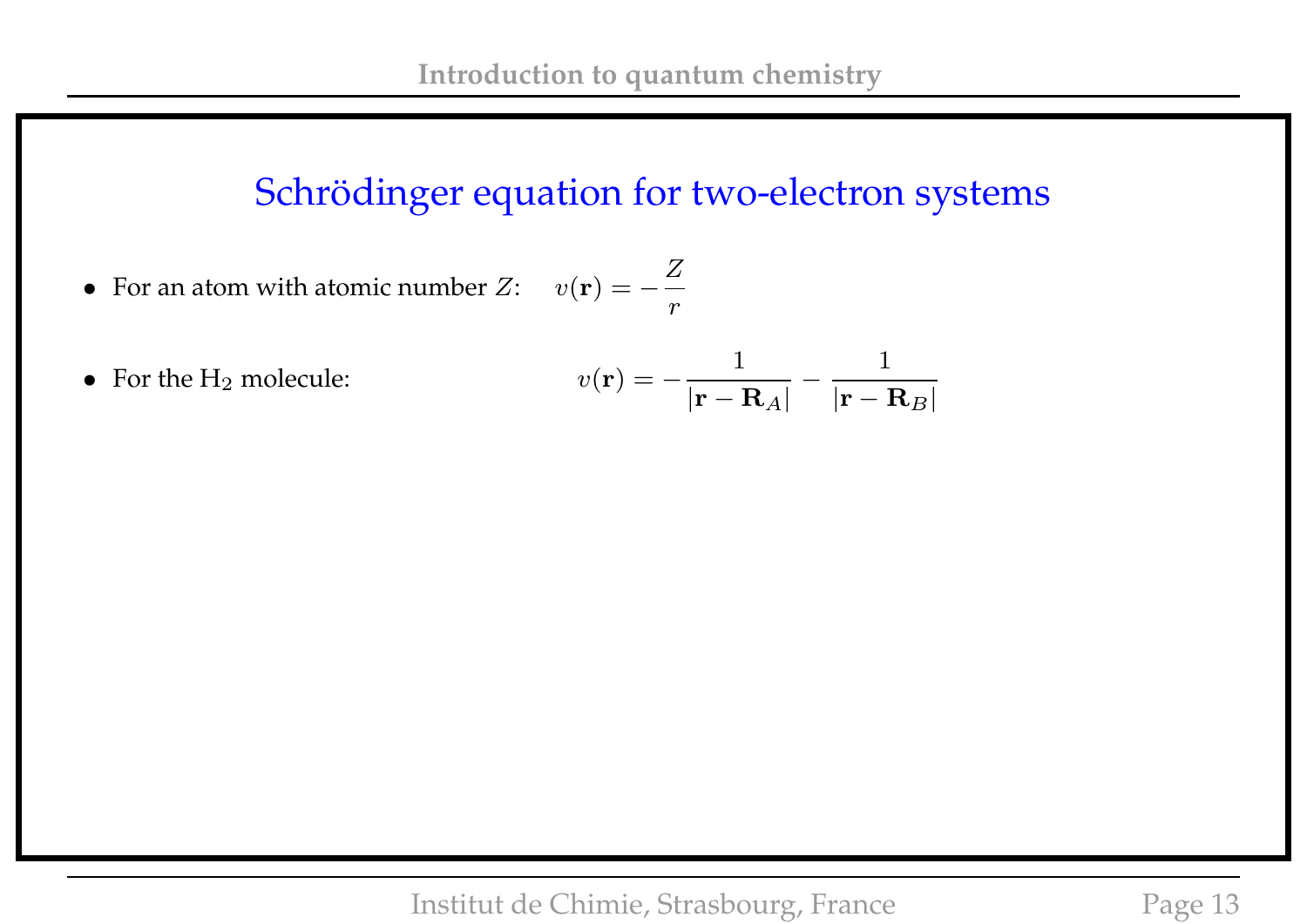### Particular case of "non-interacting" electrons

- Let us assume that electrons do not repel each other (!)  $\longrightarrow \hat{W}_{ee} \equiv 0$ .
- If one can solve the following one-electron Schrödinger equation,

$$
\Big(-\frac{1}{2}\nabla_{\mathbf{r}}^2 + v(\mathbf{r})\Big)\varphi(\mathbf{r}) = \varepsilon\varphi(\mathbf{r}),
$$

then a trivial solution to the Schrödinger equation for two electrons is

$$
\Psi(\mathbf{r}_1, \mathbf{r}_2) = \varphi(\mathbf{r}_1)\varphi(\mathbf{r}_2)
$$
 and  $E = 2\varepsilon$ .

Proof:

$$
(\hat{T} + \hat{V})\varphi(\mathbf{r}_1)\varphi(\mathbf{r}_2) = \varphi(\mathbf{r}_2)\left[\left(-\frac{1}{2}\nabla_{\mathbf{r}_1}^2 + v(\mathbf{r}_1)\right)\varphi(\mathbf{r}_1)\right] + \varphi(\mathbf{r}_1)\left[\left(-\frac{1}{2}\nabla_{\mathbf{r}_2}^2 + v(\mathbf{r}_2)\right)\varphi(\mathbf{r}_2)\right]
$$

$$
= \varphi(\mathbf{r}_2)\varepsilon\varphi(\mathbf{r}_1) + \varphi(\mathbf{r}_1)\varepsilon\varphi(\mathbf{r}_2)
$$

 $= 2\varepsilon\varphi(\mathbf{r}_1)\varphi(\mathbf{r}_2)$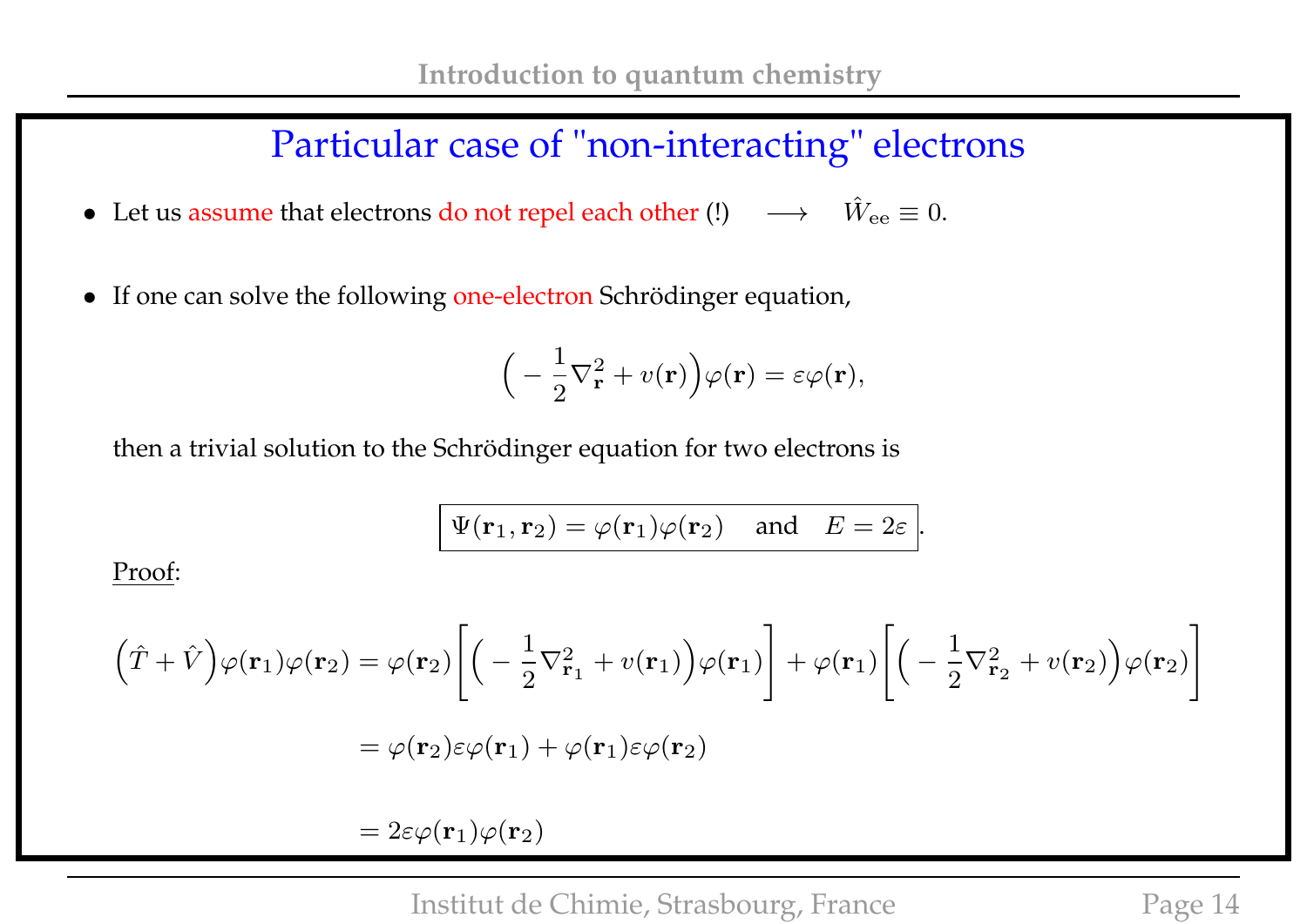## Returning to interacting electrons...

• Describing interacting electrons ( $\hat{W}_{ee} \not\equiv 0$ ) is more complicated. Indeed, in this case, any exact solution  $\Psi(\mathbf{r}_1, \mathbf{r}_2)$  to the Schrödinger equation cannot be written as  $\varphi(\mathbf{r}_1)\varphi(\mathbf{r}_2)$ :

$$
\Psi({\bf r}_1,{\bf r}_2)\neq \varphi({\bf r}_1)\varphi({\bf r}_2).
$$

 $\overline{\text{Proof}}$  : Let us assume that we can find an orbital  $\varphi(\mathbf{r})$  such that  $\hat{H}\Big(\varphi(\mathbf{r}_1)\varphi(\mathbf{r}_2)\Big)=E\varphi(\mathbf{r}_1)\varphi(\mathbf{r}_2)$ for any  ${\bf r}_1$  and  ${\bf r}_2$  values. Consequently,

$$
\hat{W}_{ee}(\varphi(\mathbf{r}_1)\varphi(\mathbf{r}_2)) = E\varphi(\mathbf{r}_1)\varphi(\mathbf{r}_2) - (\hat{T} + \hat{V})\varphi(\mathbf{r}_1)\varphi(\mathbf{r}_2).
$$

Using the definition of the operators and dividing by  $\varphi(\mathbf{r}_1)\varphi(\mathbf{r}_2)$  leads to

$$
\frac{1}{|\mathbf{r}_1 - \mathbf{r}_2|} = E + \frac{1}{2} \frac{\nabla_{\mathbf{r}_1}^2 \varphi(\mathbf{r}_1)}{\varphi(\mathbf{r}_1)} + \frac{1}{2} \frac{\nabla_{\mathbf{r}_2}^2 \varphi(\mathbf{r}_2)}{\varphi(\mathbf{r}_2)} - v(\mathbf{r}_1) - v(\mathbf{r}_2).
$$

In the limit  ${\bf r}_2 \rightarrow {\bf r}_1 = {\bf r}, \quad$  it comes  $\quad \forall {\bf r}, \quad E+$  $\nabla^2_{\mathbf{r}}\varphi(\mathbf{r})$  $\varphi(\mathbf{r})$  $-2v(\mathbf{r}) \rightarrow +\infty$  absurd!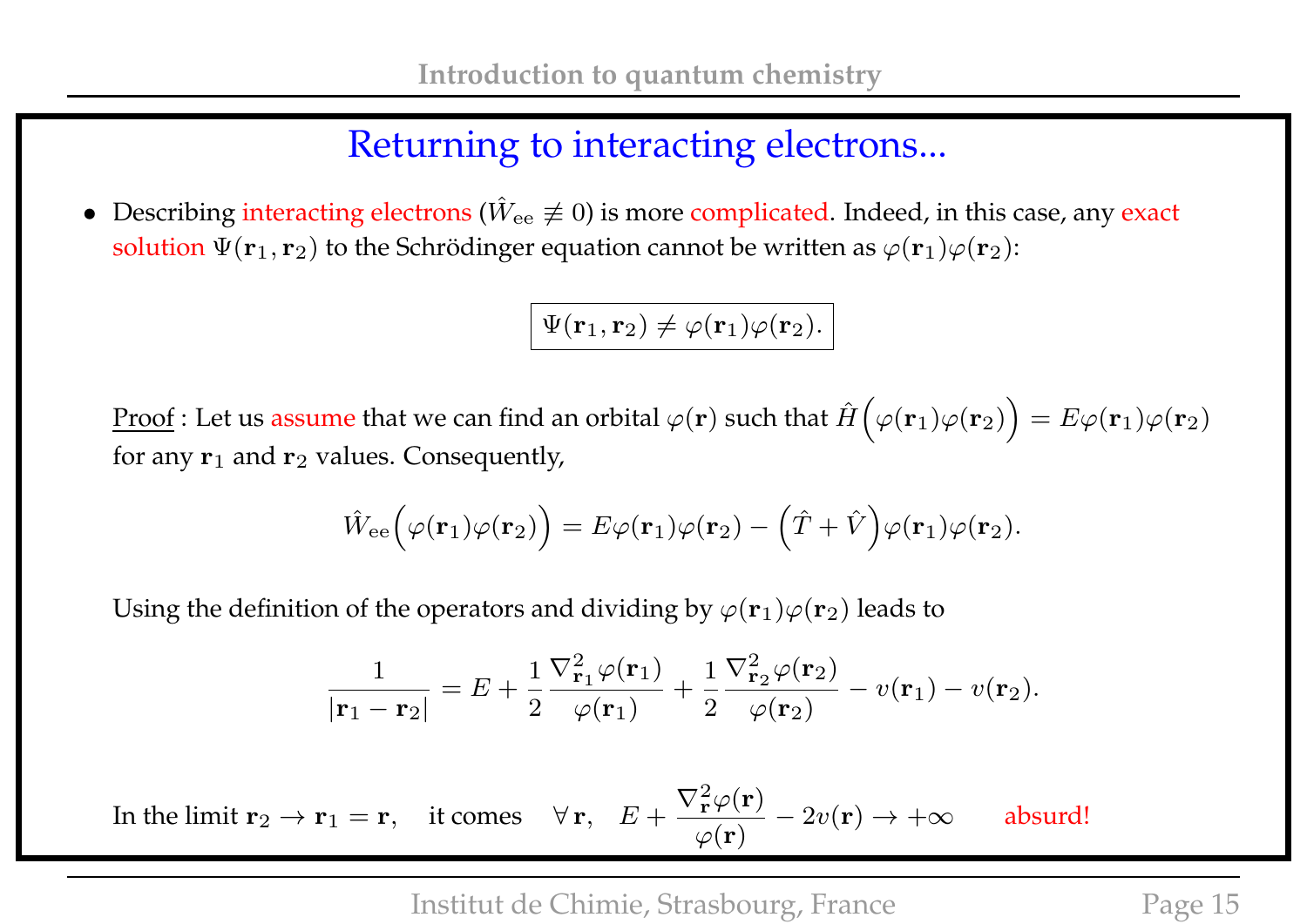## Hartree–Fock approximation for two electrons

- A Hartree product  $\Phi(\mathbf{r}_1, \mathbf{r}_2) = \varphi(\mathbf{r}_1)\varphi(\mathbf{r}_2)$  can be used as an approximation to the exact ground-state wavefunction.
- The "best"  $\varphi(\mathbf{r})$  orbital is obtained by applying the variational principle and by restricting the minimization to Hartree products. Thus we obtain an approximate ground-state energy which is known as the Hartree–Fock (HF) energy:

$$
\boxed{E_{\rm HF} = \min_{\varphi} \langle \Phi | \hat{H} | \Phi \rangle}
$$

• Note that  $\varphi(\mathbf{r})$  should be normalized [*i.e.*  $\int_{\mathbb{R}^3} d\mathbf{r} |\varphi(\mathbf{r})|^2 = 1$ ] so that  $\Phi(\mathbf{r}_1, \mathbf{r}_2)$  is normalized.

**It can be shown that:**

$$
\textbf{(1)} \ \ \langle \Phi | \hat{H} | \Phi \rangle = 2 \Bigg( -\frac{1}{2} \int_{\mathbb{R}^3} \mathrm{d} \mathbf{r} \, \varphi(\mathbf{r}) \nabla_{\mathbf{r}}^2 \varphi(\mathbf{r}) + \int_{\mathbb{R}^3} \mathrm{d} \mathbf{r} \, v(\mathbf{r}) \varphi^2(\mathbf{r}) \Bigg) + \int_{\mathbb{R}^3} \int_{\mathbb{R}^3} \mathrm{d} \mathbf{r} \, \mathrm{d} \mathbf{r}' \, \frac{\varphi^2(\mathbf{r}) \varphi^2(\mathbf{r}')}{|\mathbf{r} - \mathbf{r}'|}
$$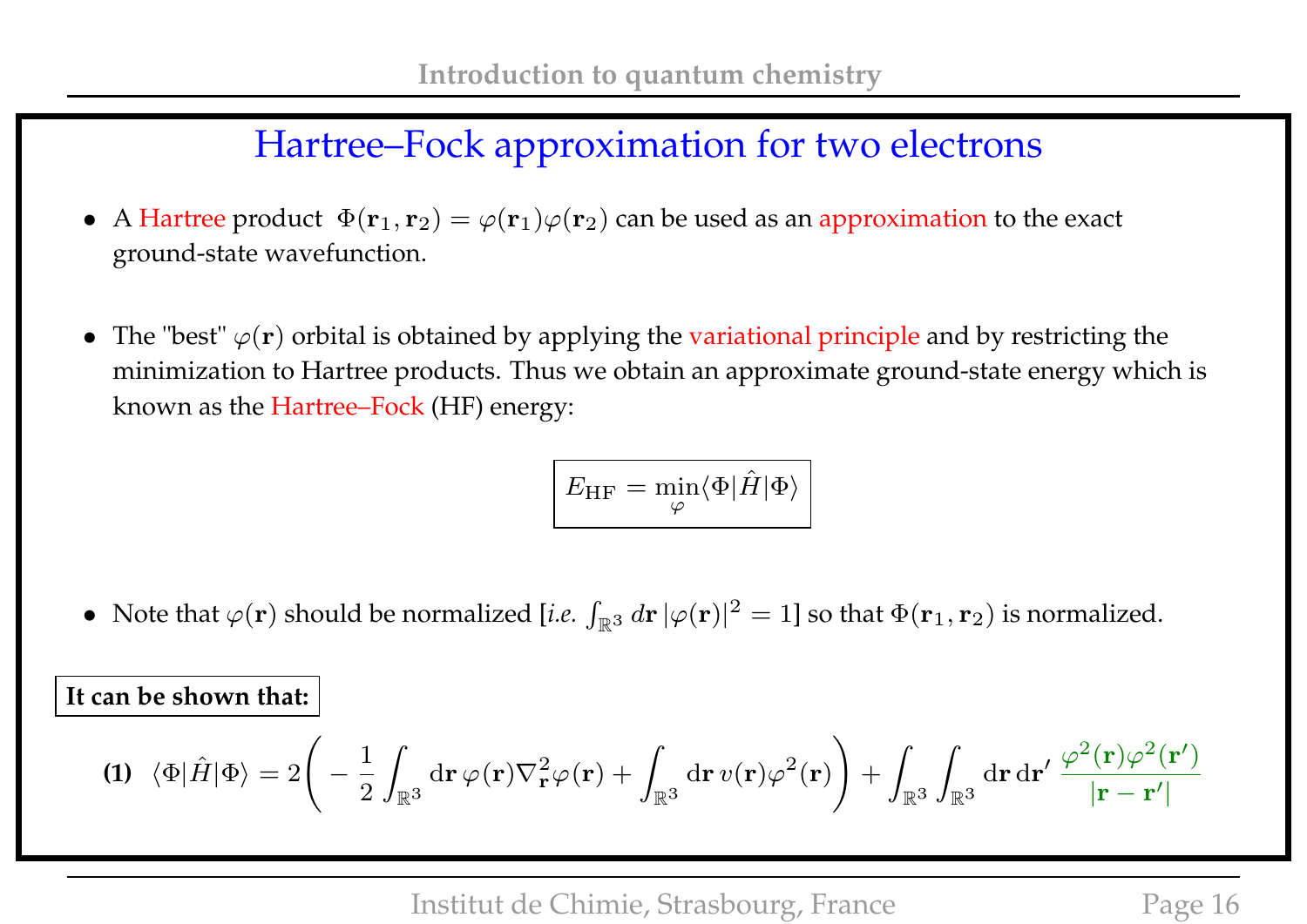## Hartree–Fock approximation for two electrons

**(2)** The minimizing HF orbital  $\varphi_{HF}(\mathbf{r})$  fulfills the following self-consistent equation:

$$
\left(-\frac{1}{2}\nabla_{\mathbf{r}}^{2}+v(\mathbf{r})+\int_{\mathbb{R}^{3}}\mathrm{d}\mathbf{r}'\,\frac{\varphi_{\mathrm{HF}}^{2}(\mathbf{r}')}{|\mathbf{r}-\mathbf{r}'|}\right)\varphi_{\mathrm{HF}}(\mathbf{r})=\varepsilon_{\mathrm{HF}}\varphi_{\mathrm{HF}}(\mathbf{r}).
$$

$$
\textbf{(3)}\ \ E_{\text{HF}} = 2\,\varepsilon_{\text{HF}} - \int_{\mathbb{R}^3} \int_{\mathbb{R}^3} d\mathbf{r} \, d\mathbf{r}' \, \frac{\varphi_{\text{HF}}^2(\mathbf{r})\varphi_{\text{HF}}^2(\mathbf{r}')}{|\mathbf{r} - \mathbf{r}'|} \qquad \qquad \leftarrow \qquad E_{\text{HF}} \neq 2\,\varepsilon_{\text{HF}}!
$$

• In practice, the HF equation is solved approximately by decomposing the trial orbital  $\varphi(\mathbf{r})$  in a finite basis of non-orthogonal (gaussian) atomic orbitals (AO)  $\left\{\chi_{p}(\mathbf{r})\right\}_{p=1,...,M}$ :

$$
\varphi(\mathbf{r}) = \sum_{p=1}^M \tilde{C}_p \,\chi_p(\mathbf{r}).
$$

The so-called molecular orbital (MO) coefficients  $\big\{\tilde{C}_p\big\}_{p=1,...,M}$  are then optimized variationally.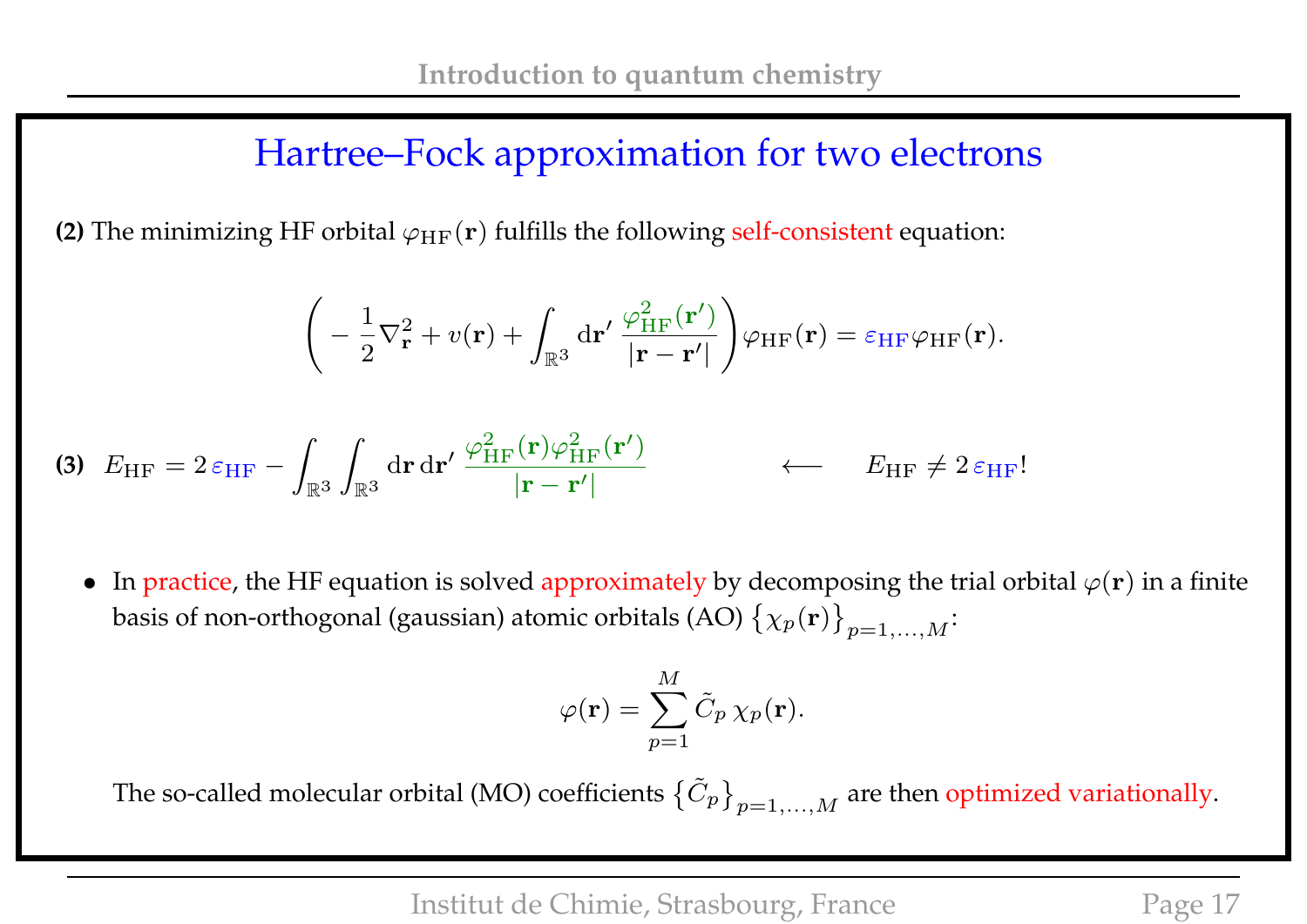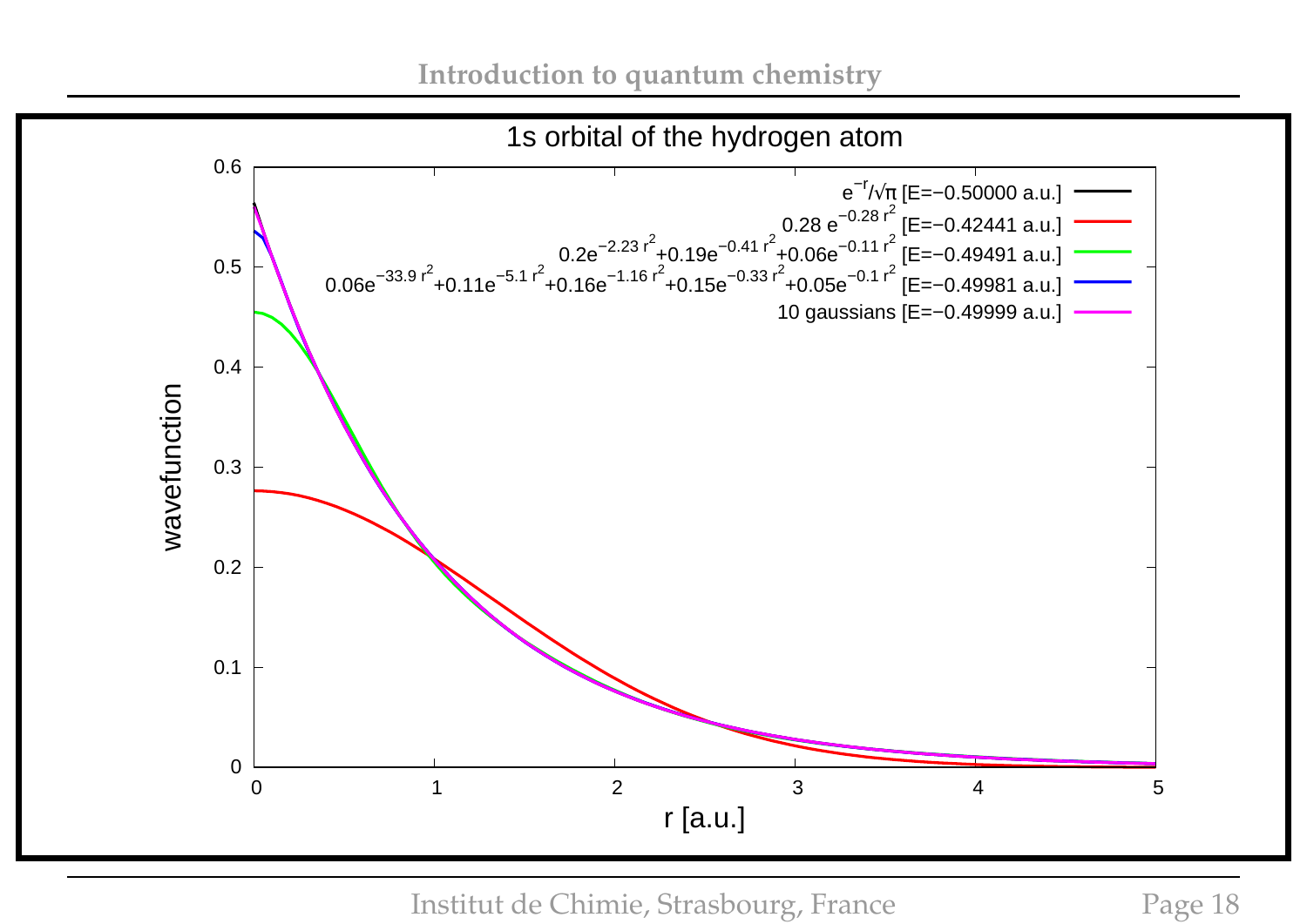

Institut de Chimie, Strasbourg, France Page 19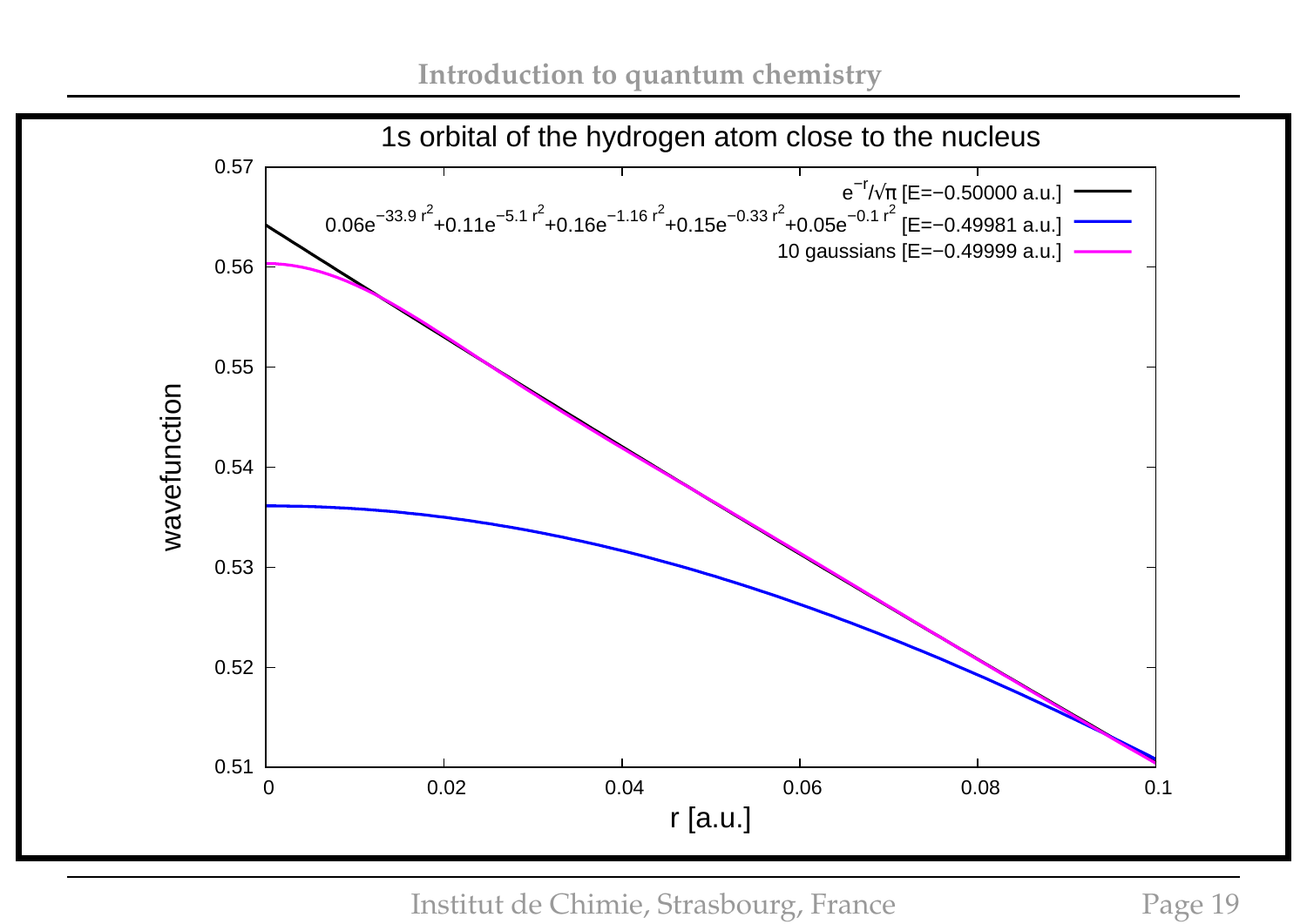## Electron correlation

• Let us stress that HF is an approximate method. In the following, we shall refer to the difference between the exact ground-state energy  $E_0$  and the HF energy as the correlation energy  $E_{\rm c}$ :

$$
E_{\rm c}=E_0-E_{\rm HF}<0.
$$

- "Modelling electron correlation" means "going beyond the HF approximation".
- The doubly-occupied HF orbital  $\varphi_{HF} \equiv \varphi_0$  is an eigenfunction of the so-called Fock operator:

$$
\hat{f} \equiv -\frac{1}{2}\nabla_{\mathbf{r}}^2 + \left(v(\mathbf{r}) + \int_{\mathbb{R}^3} d\mathbf{r}' \, \frac{\varphi_{HF}^2(\mathbf{r}')}{|\mathbf{r} - \mathbf{r}'|}\right) \times
$$

- Of course, this operator has many other eigenfunctions  $\{\varphi_i(\mathbf{r})\}$  $i = 1, 2, ...$ with energies  $\{\varepsilon_i\}$  $i = 1, 2, \ldots$ that are higher than  $\varepsilon_{\rm HF} \equiv \varepsilon_0: \left| \hat{f} \varphi_i({\bf r}) \right| = \frac{1}{\sqrt{2}}$  $i\geq 0$  $\varepsilon_i\varphi_i(\mathbf{r})$  . The orbitals labeled as  $i>0$  are referred to as virtual orbitals (or just virtuals).
- Frontier orbitals:  $\varphi_{HF}(\mathbf{r})$  is referred to as the HOMO (Highest Occupied Molecular Orbital) and  $\varphi_1(\mathbf{r})$  is the LUMO (Lowest Unoccupied Molecular Orbital).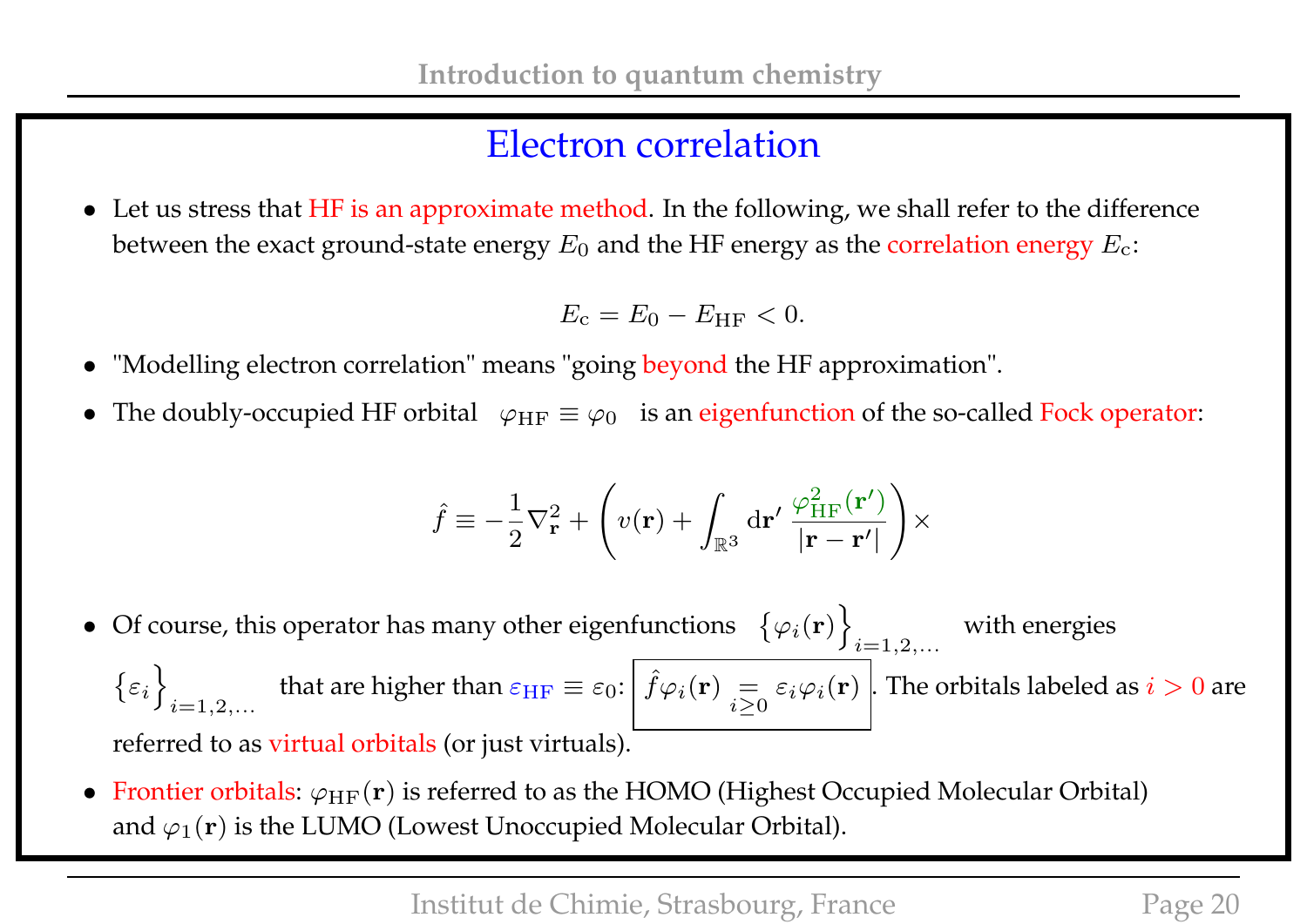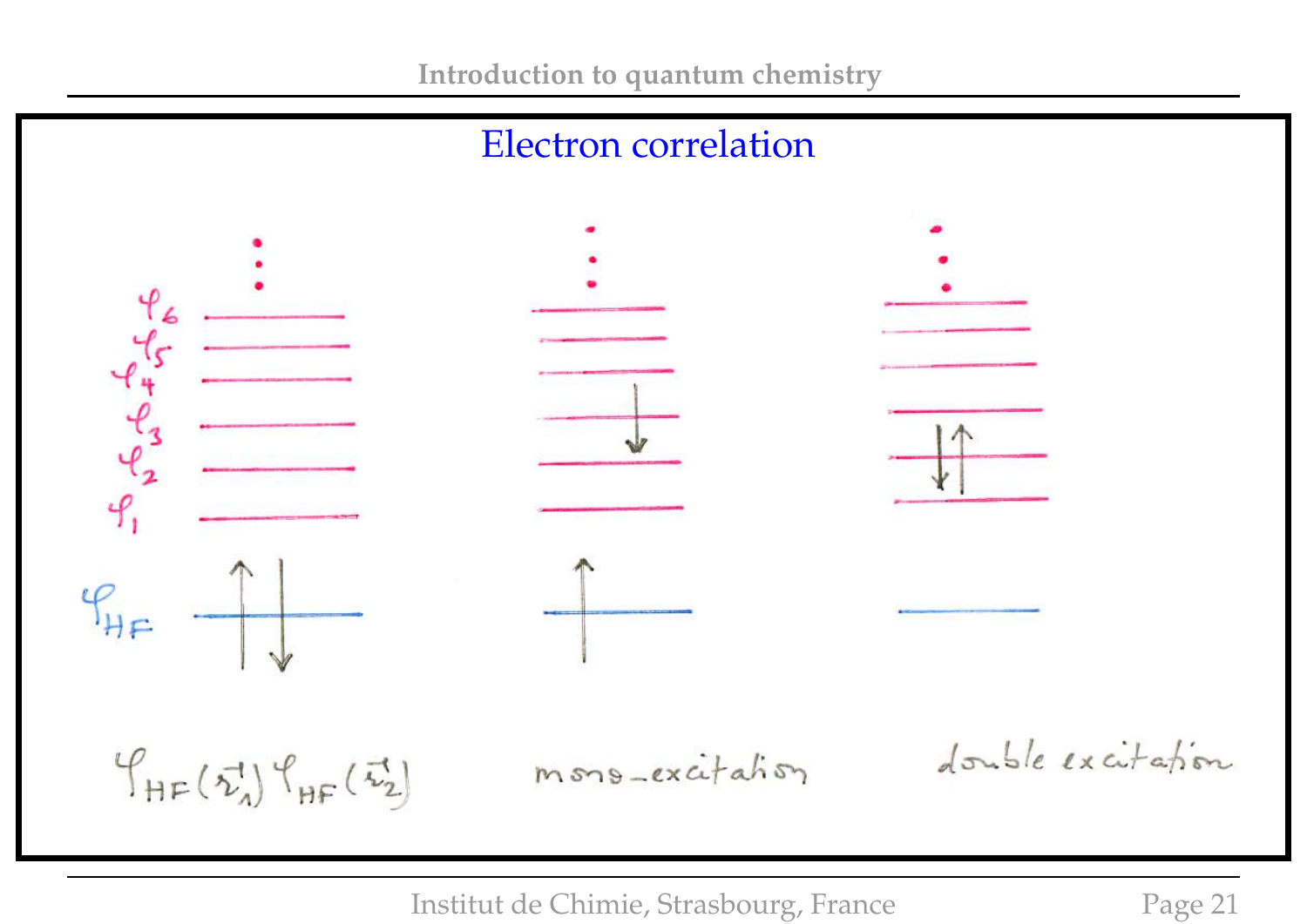### Electron correlation

• Virtual orbitals can actually be used as a basis for modelling electron correlation, thus leading to the following (better) approximation to the exact ground-state wavefunction:

$$
\Psi_0(\mathbf{r}_1, \mathbf{r}_2) \approx \varphi_{HF}(\mathbf{r}_1)\varphi_{HF}(\mathbf{r}_2) \longleftrightarrow HF wavefunction
$$
\n
$$
+ \sum_{i \ge 1} C_i \Big( \varphi_{HF}(\mathbf{r}_1)\varphi_i(\mathbf{r}_2) + \varphi_i(\mathbf{r}_1)\varphi_{HF}(\mathbf{r}_2) \Big) \longleftrightarrow \text{single excitation}
$$
\n
$$
+ \sum_{j \ge i \ge 1} C_{ij} \Big( \varphi_i(\mathbf{r}_1)\varphi_j(\mathbf{r}_2) + \varphi_j(\mathbf{r}_1)\varphi_i(\mathbf{r}_2) \Big) \longleftrightarrow \text{double excitation}
$$

- The coefficients  $C_i$  and  $C_{ij}$  can be optimized variationally.
- If the distribution of **ALL** the electrons (two here) in **ALL** the orbitals (occupied and virtuals) is considered, the method is referred to as Full Configuration Interaction (FCI).
- The FCI method is exact in a given *finite* basis of atomic orbitals. In this case, the FCI wavefunction is of course *not* equal to the true exact ground-state wave function  $\Psi_0(\mathbf{r}_1, \mathbf{r}_2)$ . The latter can only be reached, in principle, by using an *infinite-dimension* orbital (*i.e.*, one-electron wave function) basis.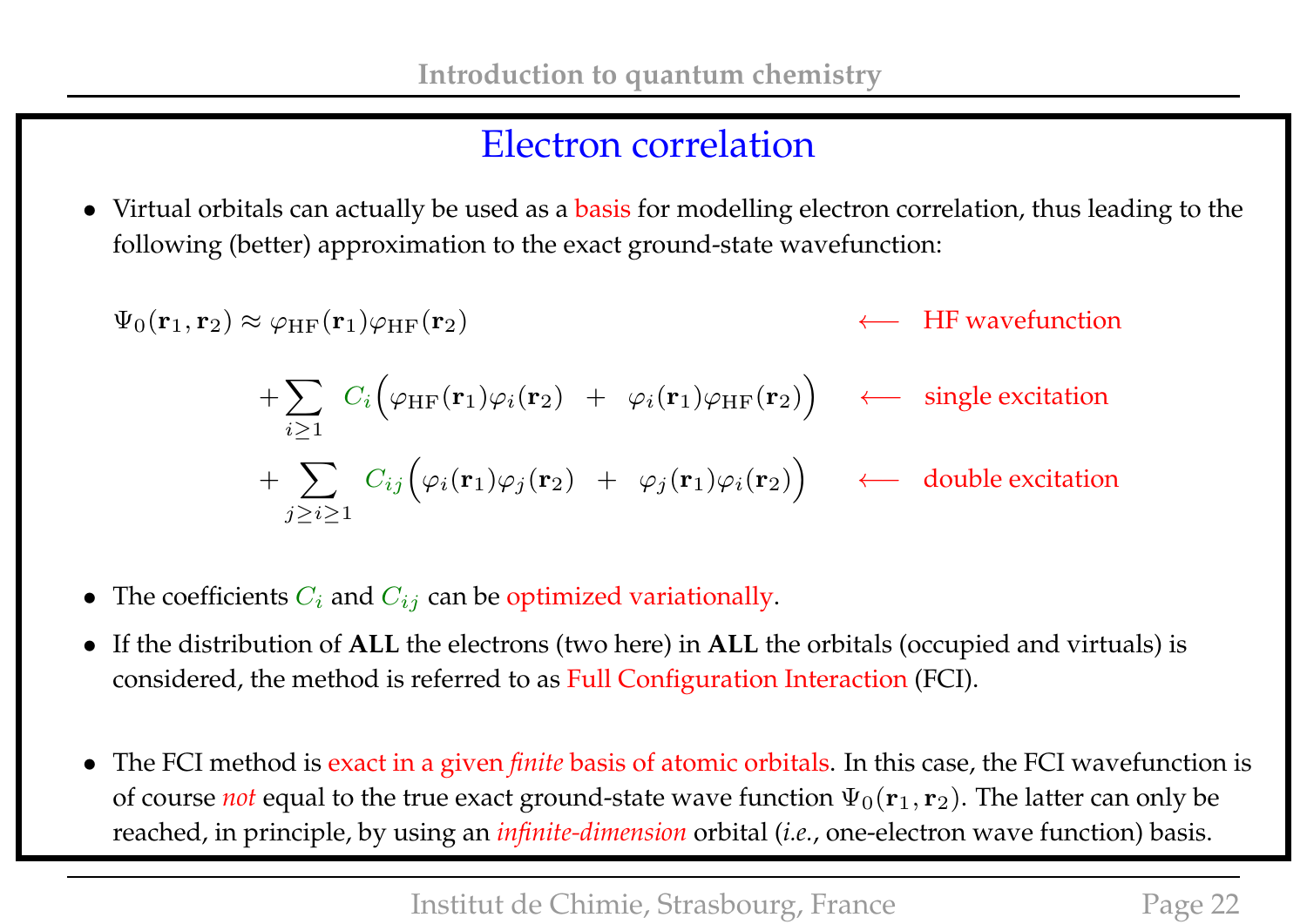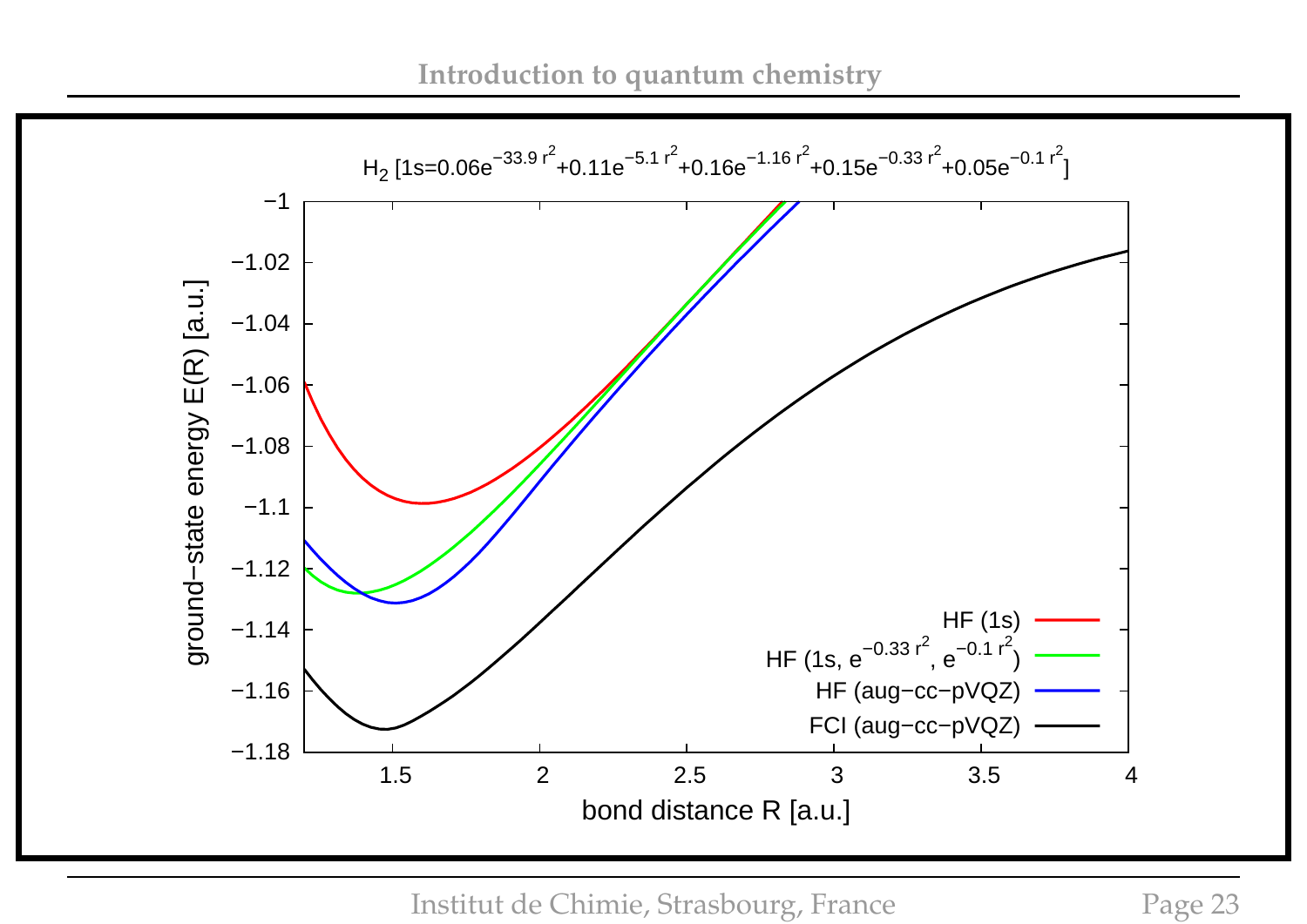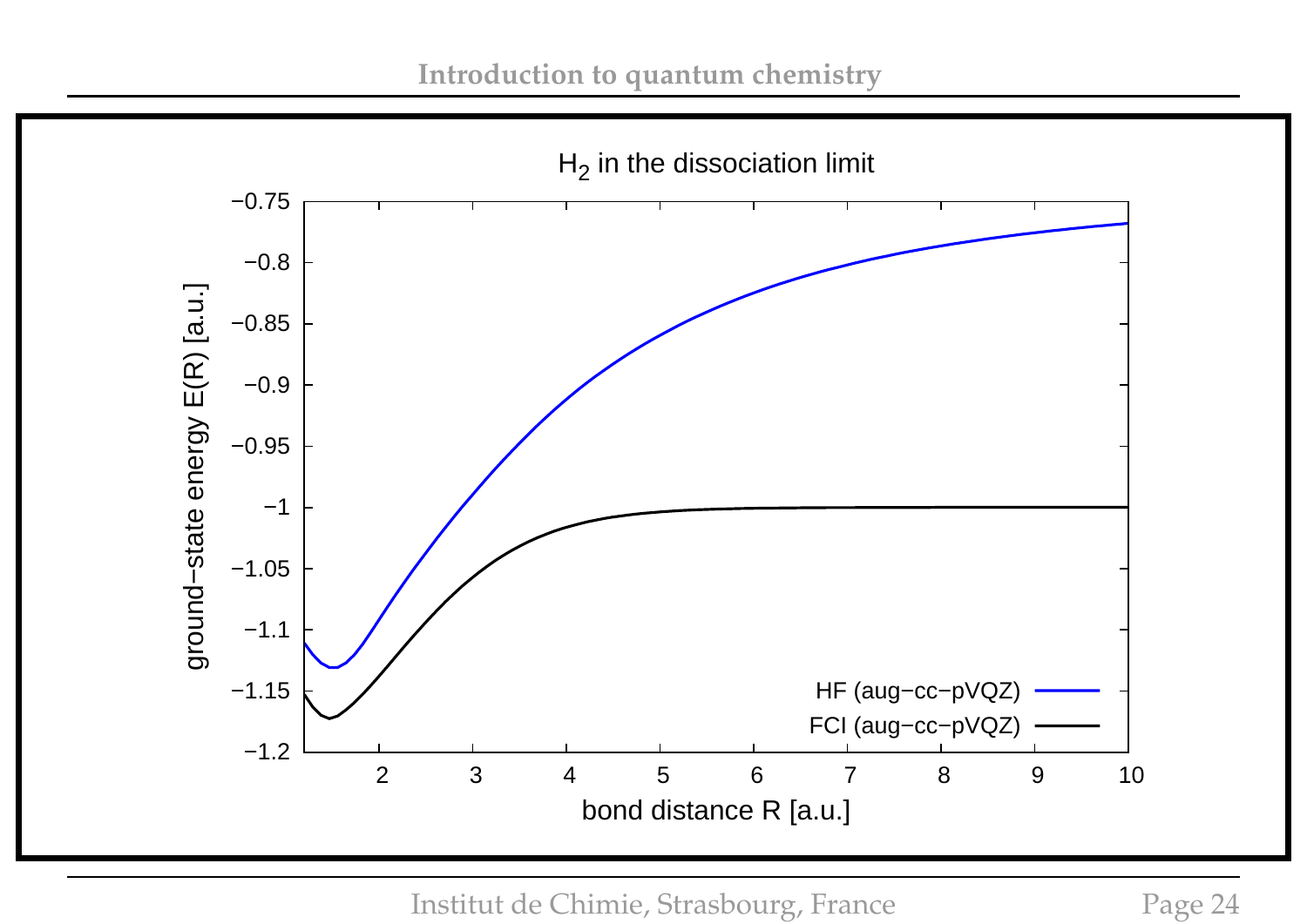## *Complements*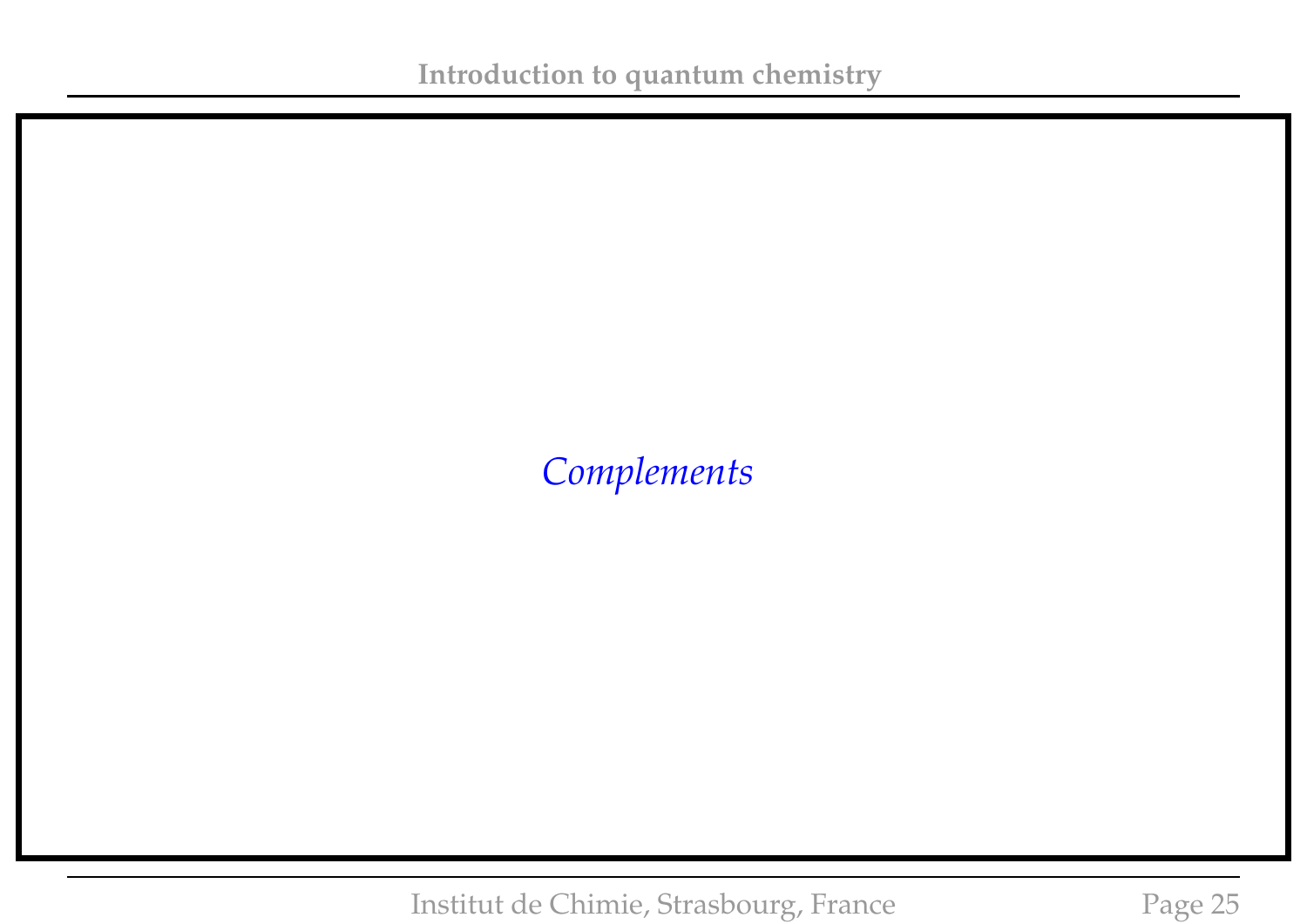#### Electronic Hamiltonian, SI and atomic units

• Change of variables in the wavefunction:

$$
\Psi(\mathbf{r}_1,\mathbf{r}_2,\ldots,\mathbf{r}_N)=\Psi(a_0\tilde{\mathbf{r}}_1,a_0\tilde{\mathbf{r}}_2,\ldots,a_0\tilde{\mathbf{r}}_N)=\tilde{\Psi}(\tilde{\mathbf{r}}_1,\tilde{\mathbf{r}}_2,\ldots,\tilde{\mathbf{r}}_N)=\tilde{\Psi}\Bigg(\frac{\mathbf{r}_1}{a_0},\frac{\mathbf{r}_2}{a_0},\ldots,\frac{\mathbf{r}_N}{a_0}\Bigg)
$$

Using  $\tilde{\Psi}$  rather than  $\Psi$  and the relations  $2E_I =$  $\hbar^2$  $m_e a_0^2$ 0 =  $e^2$  $4\pi\varepsilon_0a_0$ leads to

$$
\hat{T}/2E_{\rm I} \equiv \sum_{i=1}^{N} -\frac{a_0^2}{2} \left( \frac{\partial^2}{\partial x_i^2} + \frac{\partial^2}{\partial y_i^2} + \frac{\partial^2}{\partial z_i^2} \right) \equiv \sum_{i=1}^{N} -\frac{1}{2} \left( \frac{\partial^2}{\partial \tilde{x}_i^2} + \frac{\partial^2}{\partial \tilde{y}_i^2} + \frac{\partial^2}{\partial \tilde{z}_i^2} \right),
$$
\n
$$
\hat{W}_{\rm ee}/2E_{\rm I} \equiv \frac{1}{2} \sum_{i \neq j}^{N} \frac{a_0}{r_{ij}} \times \frac{1}{\tilde{r}_{ij}} \times,
$$

$$
\hat{V}_{\text{ne}}/2E_{\text{I}} \equiv \sum_{i=1}^{N} -\frac{Z_{A}a_{0}}{|\mathbf{r}_{i} - \mathbf{R}_{A}|} \times = \sum_{i=1}^{N} -\frac{Z_{A}}{|\tilde{\mathbf{r}}_{i} - \tilde{\mathbf{R}}_{A}|} \times
$$

• In the following we will simply drop the "tilde" symbol and denote  $\hat T/2E_{\rm I}$  as  $\hat T$ ,  $\hat W_{\rm ee}/2E_{\rm I}$  as  $\hat W_{\rm ee}$ ,  $\hat{V}_{\rm ne}/2E_{\rm I}$  as  $\hat{V}_{\rm ne}$ , and  $\hat{H}/2E_{\rm I}$  as  $\hat{H}$ .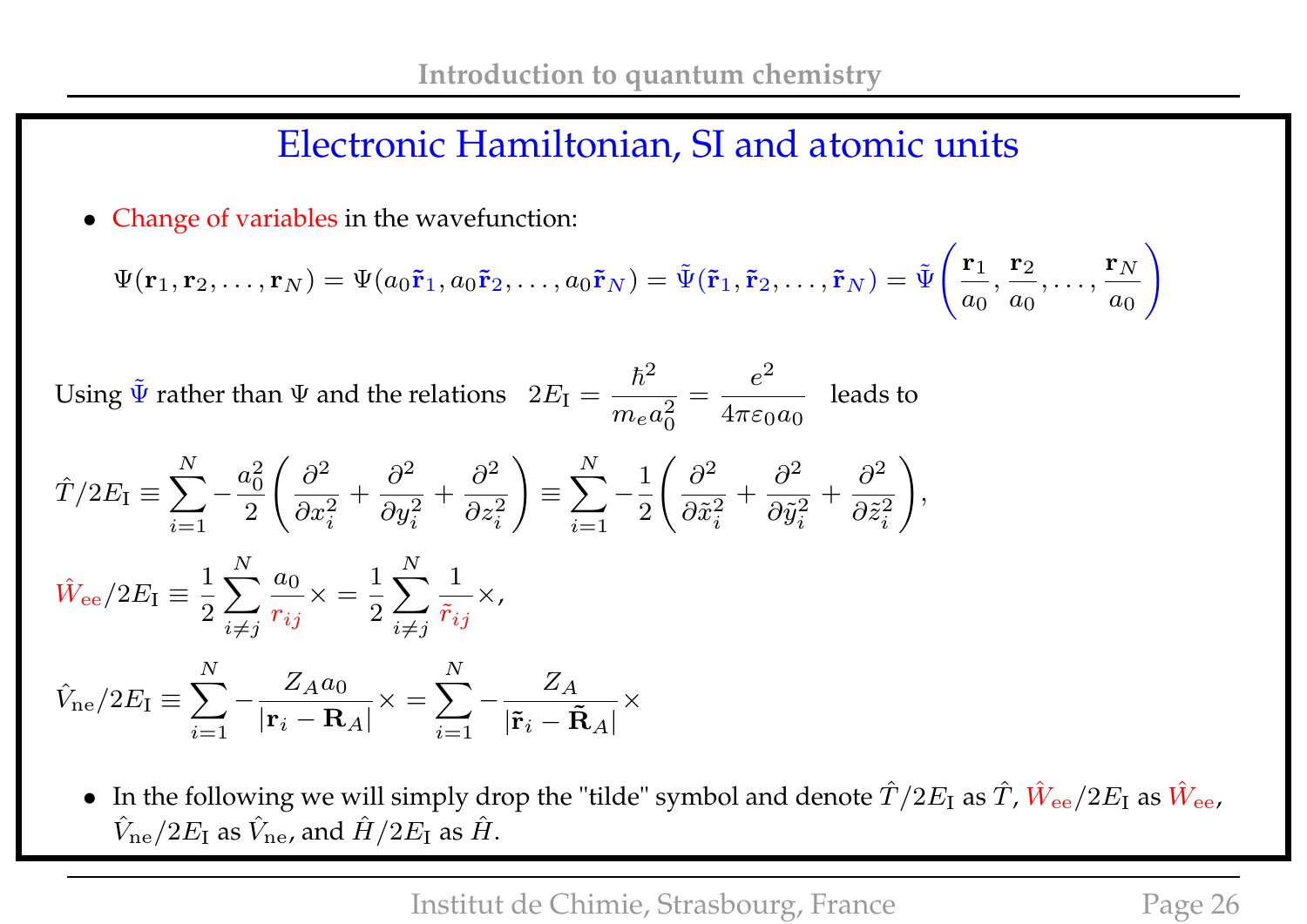## Hellmann–Feynman theorem

• Let us consider the electronic Schrödinger equation

 $\hat{H}(\mathbf{Q})|\Psi(\mathbf{Q})\rangle = E(\mathbf{Q})|\Psi(\mathbf{Q})\rangle$ 

where  $\mathbf{Q} = (Q_1, Q_2, \ldots)$  is a collection of parameters (which, of course, does not include **q**!).

- The Q-dependent eigenvector  $|\Psi(\mathbf{Q})\rangle$  is normalized for any  $\mathbf{Q}$ :  $\mathcal{L}|\langle\Psi(\mathbf{Q})|\Psi(\mathbf{Q})\rangle = 1$ .
- $\bullet$  The Hellmann–Feynman theorem states that

$$
\frac{\mathrm{d}E(\mathbf{Q})}{\mathrm{d}Q_i} = \left\langle \Psi(\mathbf{Q}) \middle| \frac{\partial \hat{H}(\mathbf{Q})}{\partial Q_i} \middle| \Psi(\mathbf{Q}) \right\rangle.
$$

Proof:

$$
\begin{aligned}\n\frac{\mathrm{d}E(\mathbf{Q})}{\mathrm{d}Q_i} &= \left\langle \Psi(\mathbf{Q}) \middle| \frac{\partial \hat{H}(\mathbf{Q})}{\partial Q_i} \middle| \Psi(\mathbf{Q}) \right\rangle + \underbrace{\left\langle \frac{\partial \Psi(\mathbf{Q})}{\partial Q_i} \middle| \hat{H}(\mathbf{Q}) \middle| \Psi(\mathbf{Q}) \right\rangle + \left\langle \Psi(\mathbf{Q}) \middle| \hat{H}(\mathbf{Q}) \middle| \frac{\partial \Psi(\mathbf{Q})}{\partial Q_i} \right\rangle}_{E(\mathbf{Q}) \frac{\mathrm{d}}{\mathrm{d}Q_i} \left[ \left\langle \Psi(\mathbf{Q}) \middle| \Psi(\mathbf{Q}) \right\rangle \right] = 0\n\end{aligned}
$$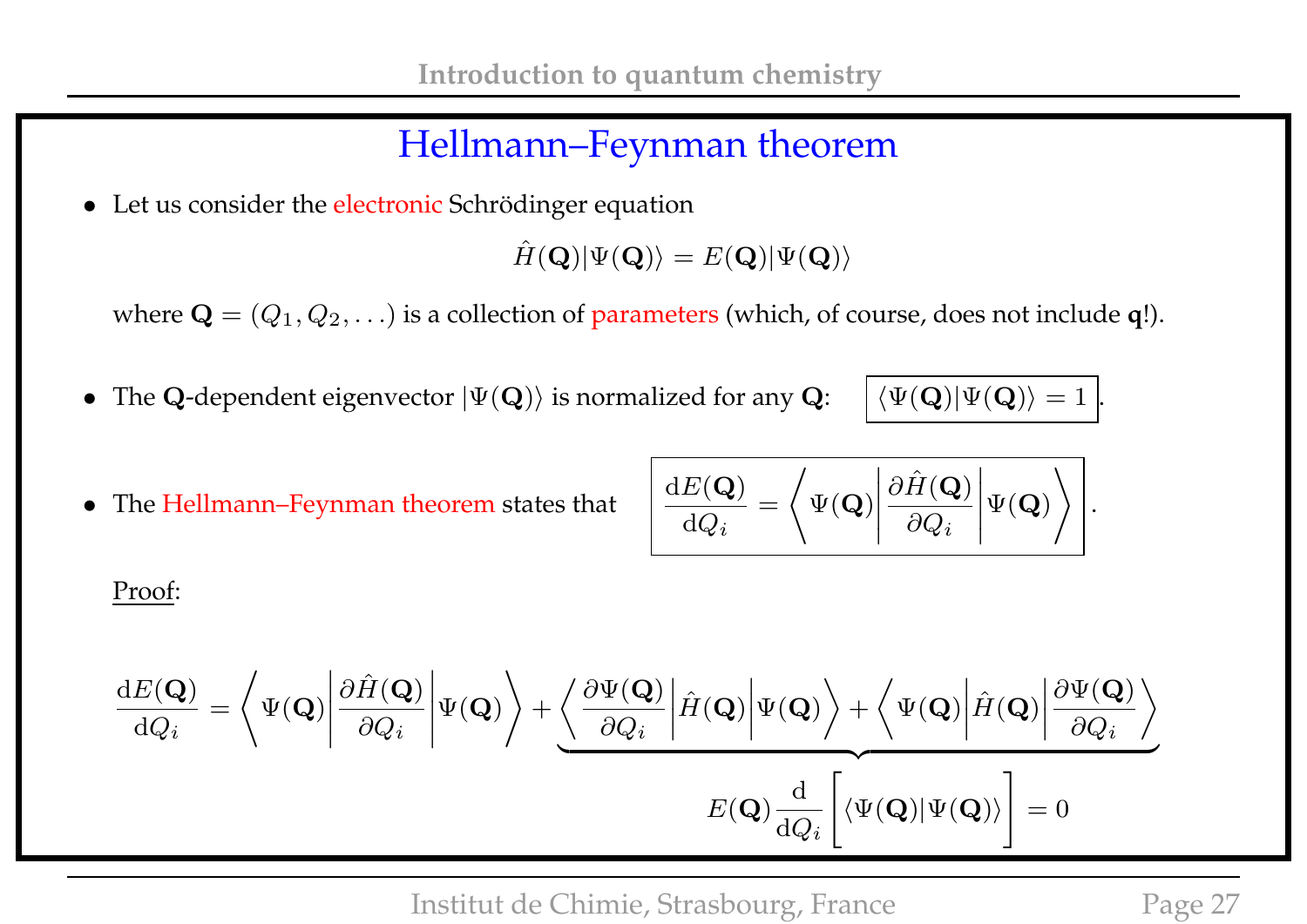• Application to the calculation of molecular forces:  $\mathbf{Q} = {\mathbf{R}_B}_{B} \leftarrow$  position vectors of the nuclei !

The electronic Hamiltonian equals (in atomic units)

$$
\hat{H}(\mathbf{Q}) \equiv \sum_{i=1}^{N} -\frac{1}{2} \nabla_{\mathbf{r}_i}^2 + \frac{1}{2} \sum_{i \neq j}^{N} \frac{1}{|\mathbf{r}_i - \mathbf{r}_j|} \times -\sum_{i=1}^{N} \sum_{B}^{\text{nuclei}} \frac{Z_B}{|\mathbf{r}_i - \mathbf{R}_B|} \times
$$

thus leading to

$$
\frac{\partial \hat{H}(\mathbf{Q})}{\partial \mathbf{R}_A} \equiv -\sum_{i=1}^N \frac{Z_A(\mathbf{r}_i - \mathbf{R}_A)}{|\mathbf{r}_i - \mathbf{R}_A|^3} \times \quad .
$$

The total energy (including nuclear-nuclear repulsions) reads

$$
V(\mathbf{Q}) = E(\mathbf{Q}) + \sum_{B < C}^{\text{nuclei}} \frac{Z_B Z_C}{|\mathbf{R}_B - \mathbf{R}_C|}
$$

so that, according to the Hellmann–Feynman theorem, the force applied to nucleus  $A$  equals

$$
\mathbf{F}_A(\mathbf{Q}) = -\frac{\mathrm{d} V(\mathbf{Q})}{\mathrm{d} \mathbf{R}_A} = \left\langle \Psi(\mathbf{Q}) \middle| \sum_{i=1}^N \frac{Z_A(\mathbf{r}_i - \mathbf{R}_A)}{|\mathbf{r}_i - \mathbf{R}_A|^3} \times \middle| \Psi(\mathbf{Q}) \right\rangle + \sum_{B \neq A}^{\text{nuclei}} \frac{Z_A Z_B(\mathbf{R}_A - \mathbf{R}_B)}{|\mathbf{R}_A - \mathbf{R}_B|^3}
$$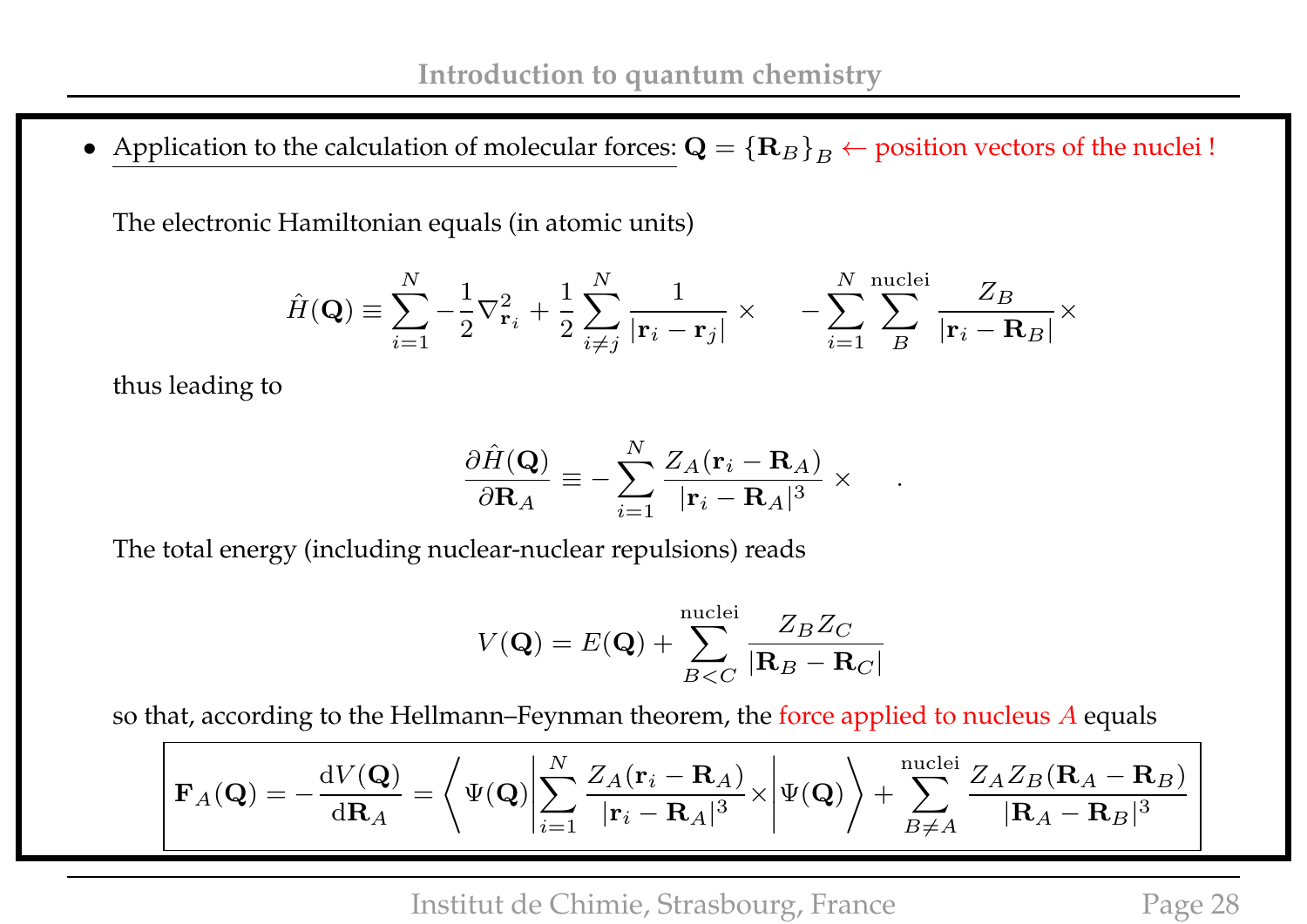• Note that

one-electron operator

$$
\left\langle \Psi(\mathbf{Q}) \middle| \sum_{i=1}^{N} \frac{Z_A(\mathbf{r}_i - \mathbf{R}_A)}{|\mathbf{r}_i - \mathbf{R}_A|^3} \times \middle| \Psi(\mathbf{Q}) \right\rangle
$$
electronic wavefunction  
\n
$$
= \int d\mathbf{r}_1 \dots \int d\mathbf{r}_N \Psi^*(\mathbf{Q}, \mathbf{r}_1, \dots, \mathbf{r}_N) \sum_{i=1}^{N} \frac{Z_A(\mathbf{r}_i - \mathbf{R}_A)}{|\mathbf{r}_i - \mathbf{R}_A|^3} \times \overbrace{\Psi(\mathbf{Q}, \mathbf{r}_1, \dots, \mathbf{r}_N)}^{H(\mathbf{Q}, \mathbf{r}_1, \dots, \mathbf{r}_N)}
$$
\n
$$
= \sum_{i=1}^{N} \int d\mathbf{r}_i \underbrace{(-1) \times \left[ \prod_{j \neq i} \int d\mathbf{r}_j \, |\Psi(\mathbf{Q}, \mathbf{r}_1, \dots, \mathbf{r}_N)|^2 \right]}_{\text{max}} Z_A \frac{\mathbf{R}_A - \mathbf{r}_i}{|\mathbf{r}_i - \mathbf{R}_A|^3}
$$

density of charge for electron  $i$  at position  $r_i$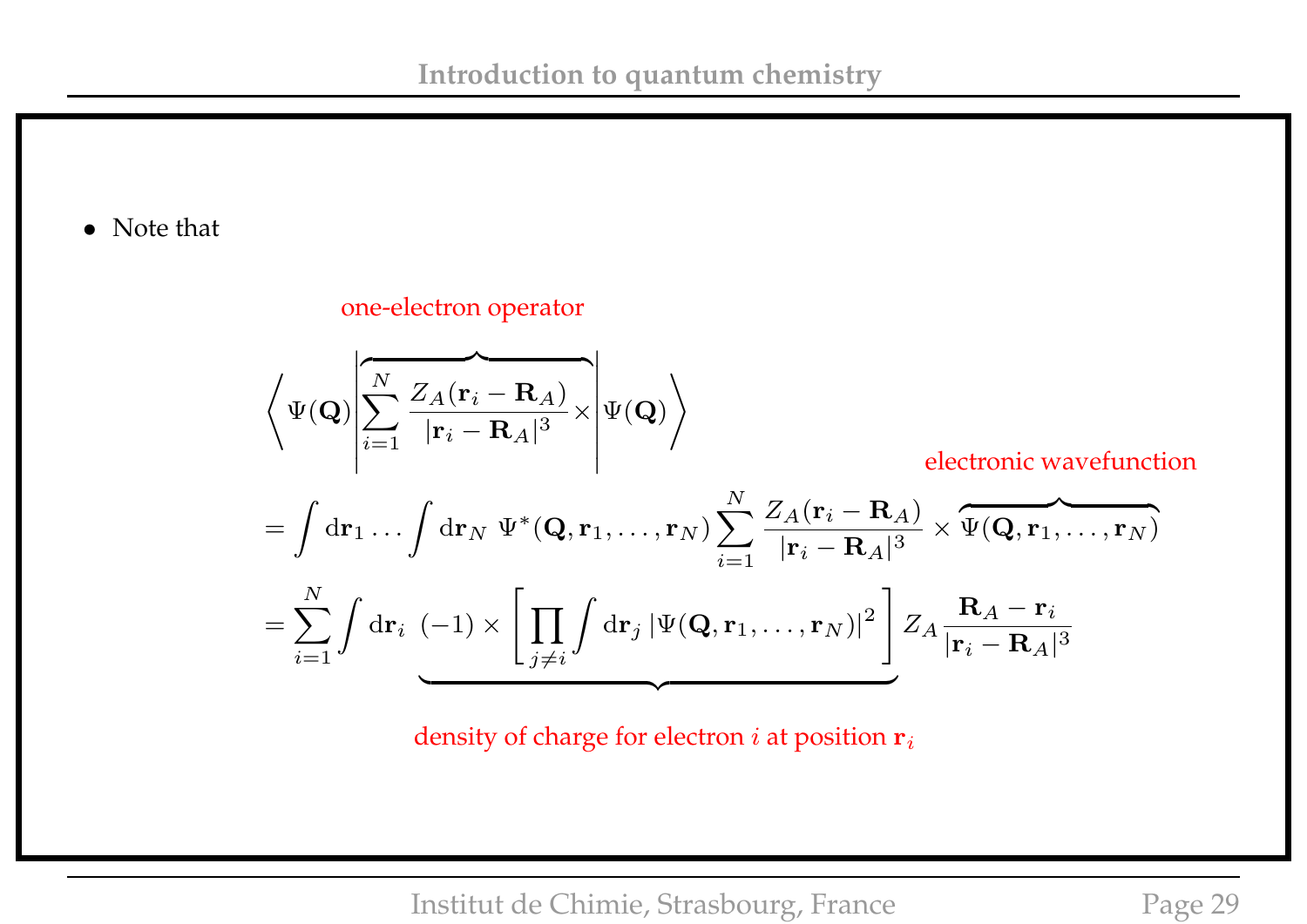# Stationarity condition

• Let us consider a function  $f : x \mapsto f(x)$  and the Taylor expansion around  $x_0$  through first order in  $\delta x = x - x_0$ :

$$
f(x) = f(x_0 + \delta x) = f(x_0) + \left. \frac{\mathrm{d}f(x)}{\mathrm{d}x} \right|_{x=x_0} \times \delta x + \dots
$$

• We denote  $\delta f(x_0)$  the expansion of  $f(x_0 + \delta x) - f(x_0)$  through first order in  $\delta x$ :

$$
\delta f(x_0) = \left. \frac{\mathrm{d} f(x)}{\mathrm{d} x} \right|_{x=x_0} \times \delta x.
$$

- $x_0$  is a stationary point for f if  $\delta f(x_0) = 0$  for any value of  $\delta x$ .
- In this example, where f is a function, the stationarity condition reads  $\frac{df(x)}{dx}$  $\mathrm{d}x$  $\Big\}$  $\begin{matrix} \phantom{-} \end{matrix}$  $\Big\}$  $\vert_{x=x_0}$  $= 0.$
- Extrema of  $f$  (minima or maxima) are, for example, stationary points.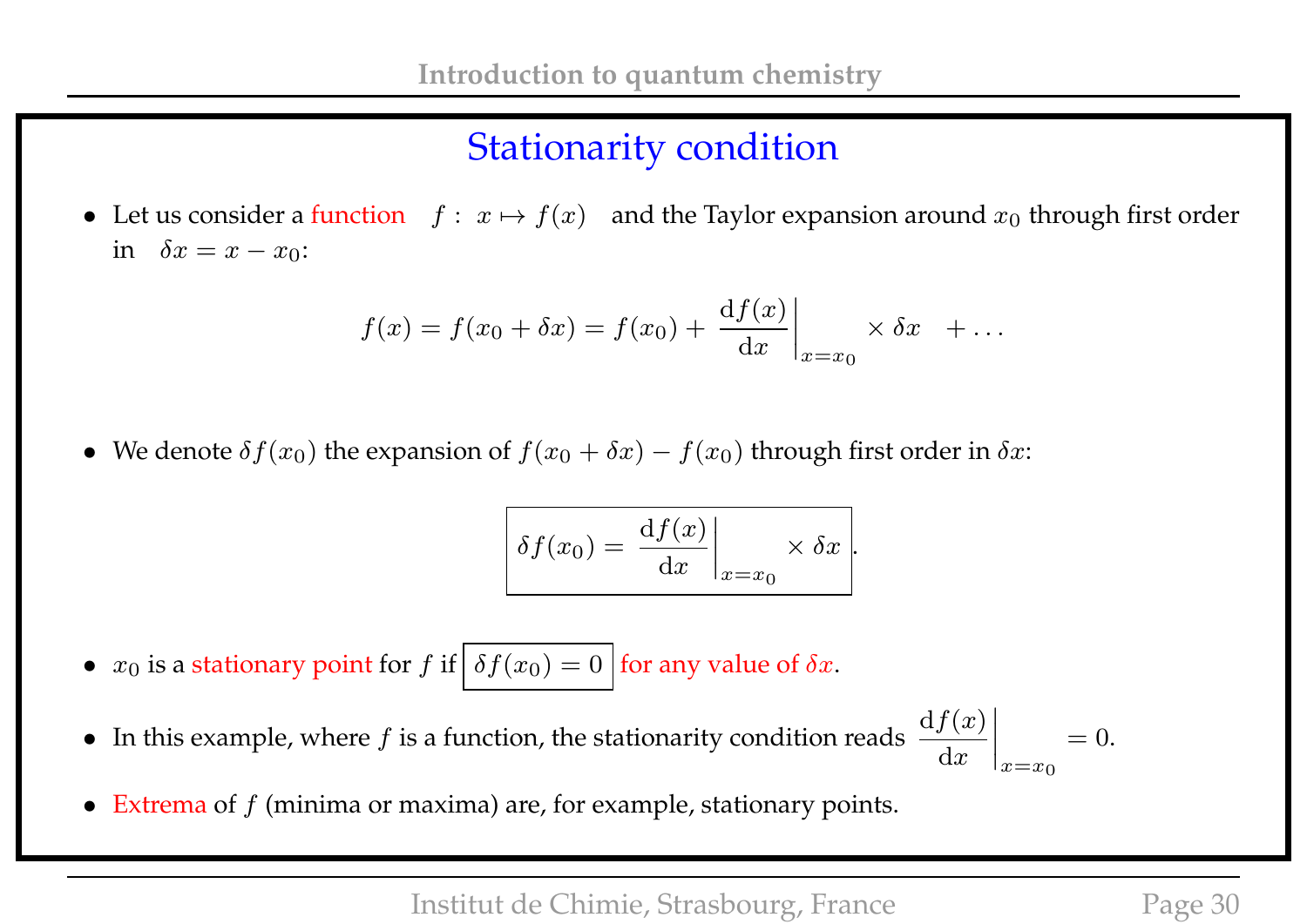- Let us now consider the energy functional  $E: \Psi \mapsto E[\Psi] = \langle \Psi | \hat{H} | \Psi \rangle$  which applies to normalized wavefunctions Ψ only.
- Note that the electronic wavefunction  $\Psi$  is a function of the electron coordinates. The energy is a "function" of Ψ,

$$
E[\Psi] = \int d\mathbf{r}_1 \dots \int d\mathbf{r}_N \ \Psi^*(\mathbf{r}_1, \dots, \mathbf{r}_N) \hat{H} \Psi(\mathbf{r}_1, \dots, \mathbf{r}_N),
$$

hence the name functional.

- The normalization condition  $\langle \Psi | \Psi \rangle = 1$  implies  $|\langle \Psi | \hat{H} E[\Psi] | \Psi \rangle = 0$ .
- If we consider infinitesimal variations  $\Psi \to \Psi + \delta \Psi$  around  $\Psi$  that preserve normalization, we have  $\delta \langle \Psi | \hat{H} - E[\Psi] | \Psi \rangle = 0$ , thus leading to  $\delta E[\Psi] = 2 \langle \delta \Psi | \hat{H} - E[\Psi] | \Psi \rangle$ . Therefore

$$
\delta E[\Psi]=0 \ \ \Leftrightarrow \ \ \hat{H}|\Psi\rangle=E[\Psi]|\Psi\rangle
$$

• **Important conclusion:** both ground- and excited-state wavefunctions are stationary points for the energy functional.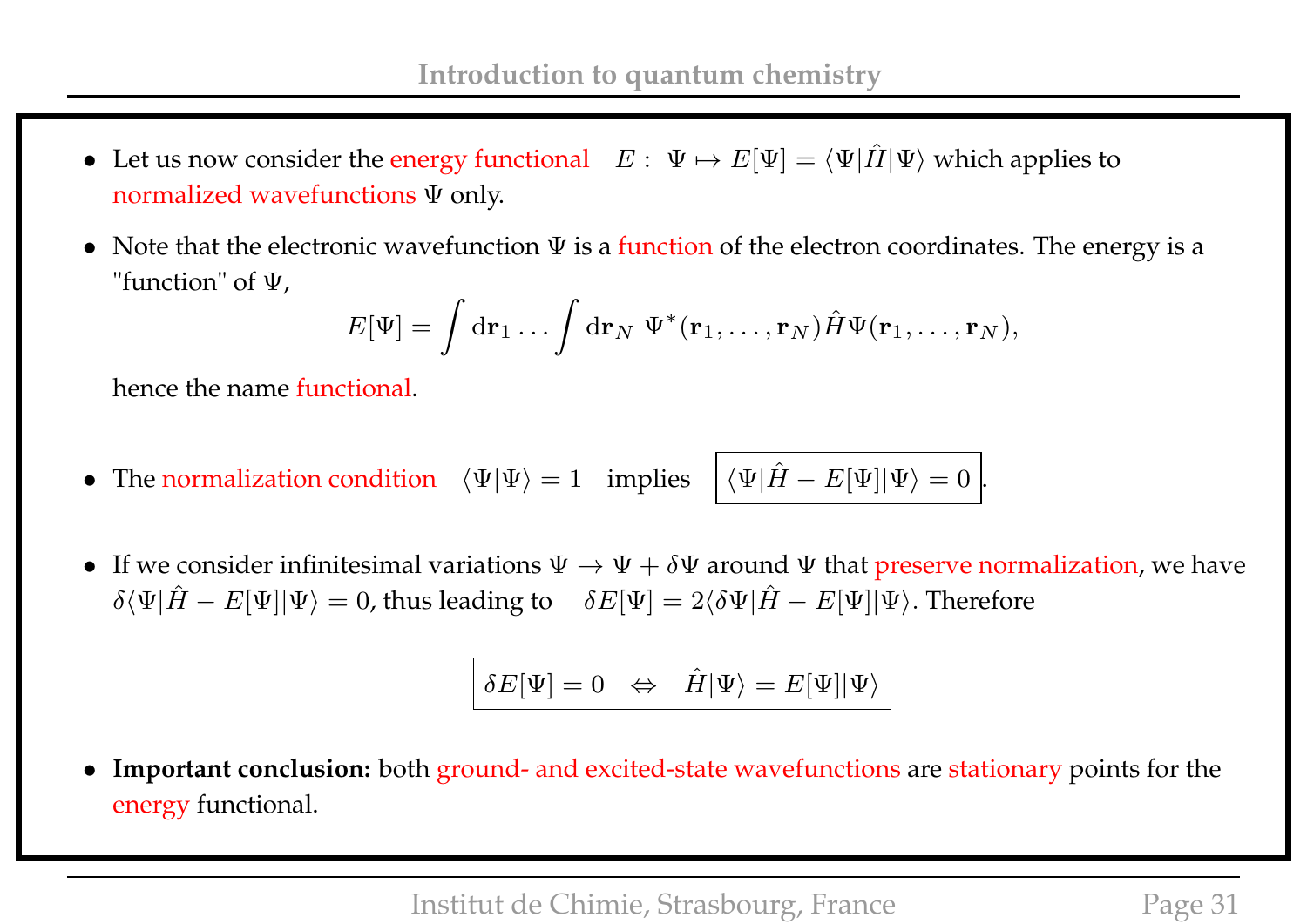# Mathematical interlude: Lagrangian

• Rather than taking into account the normalization constraint  $1 - \langle \Psi | \Psi \rangle = 0$  explicitly in the derivation of the stationarity condition, it is more convenient to introduce the so-called lagrangian functional (or simply Lagrangian),

$$
\mathcal{L}[\Psi,\mathcal{E}] = E[\Psi] + \mathcal{E}(1 - \langle \Psi | \Psi \rangle),
$$

where  $\mathcal{E}$ , which is referred to as Lagrange multiplier, is a number that has to be determined.

• The stationarity condition can then be rewritten as

 $\partial \mathcal{L}[\Psi,\mathcal{E}]$ ∂E normalization condition ! **AND**  $\delta\mathcal{L}[\Psi,\mathcal{E}] = 0 \rightarrow 2\langle \delta\Psi|\hat{H}-\mathcal{E}|\Psi\rangle = 0$  for any  $\delta\Psi$  (no constraint)

• Note that, when  $\Psi$  is stationary,  $\mathcal{E} = E[\Psi]$ .